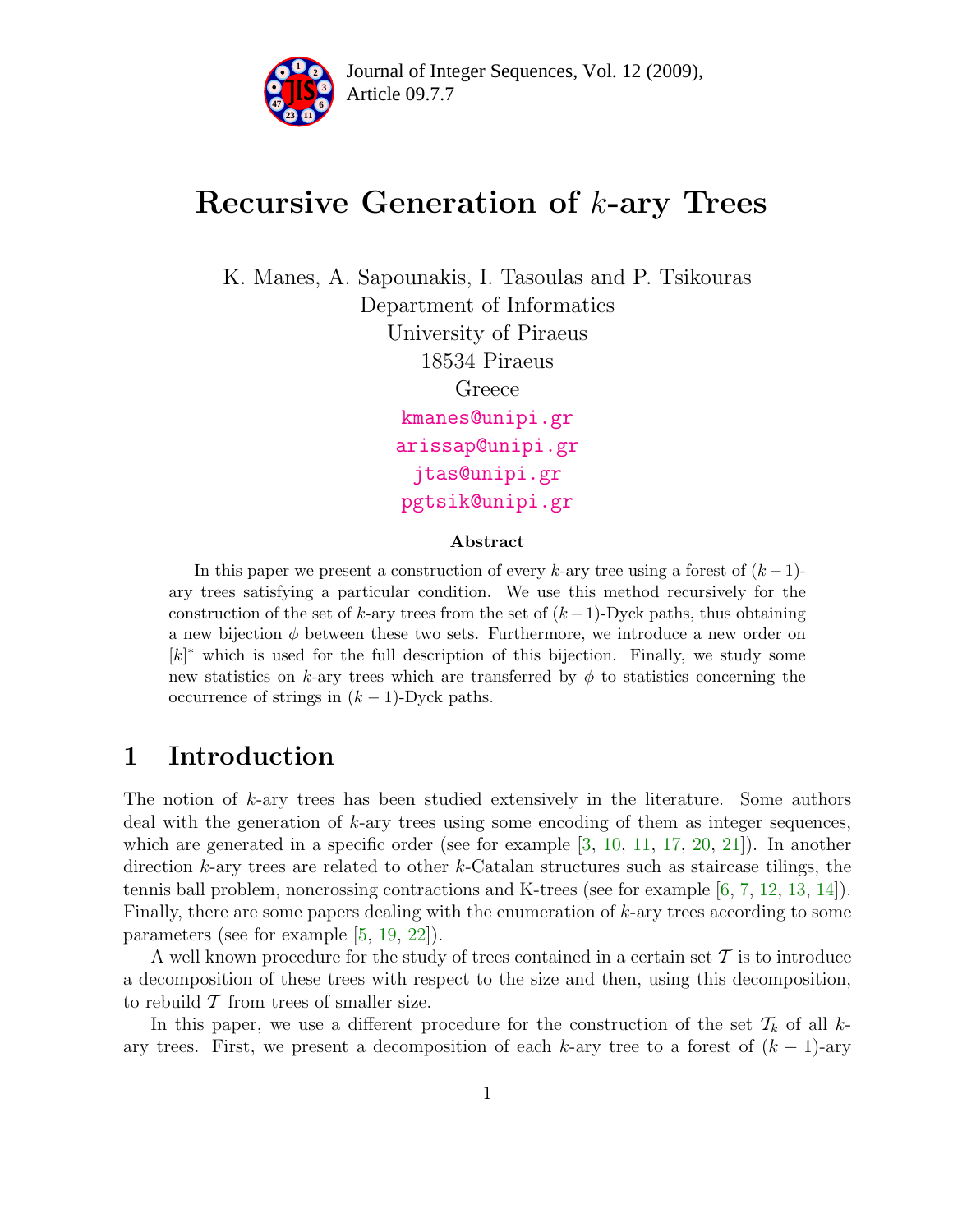trees satisfying certain properties and we show how these trees can be reconstructed from the associated forest. Next, by introducing an operation on forests, we present a recursive construction (in terms of k) of  $\mathcal{T}_k$  using unary trees, thus obtaining a new bijection from k-ary trees to  $(k-1)$ -Dyck paths.

In Section [2](#page-1-0) we give some definitions and preliminary results.

In Section [3](#page-4-0) we associate every k-ary tree with a forest of  $(k-1)$ -ary trees such that the path with ascent sequence consisting of the sizes of the trees in this forest is a Dyck path. Conversely, every such forest generates the tree uniquely; consequently an algorithmic construction is given.

In Section [4,](#page-8-0) the method used in the previous section is applied recursively for every  $k$ -ary tree, and terminates with a forest of unary trees such that the path with ascent sequence consisting of the sizes of the trees in this forest is a  $(k-1)$ -Dyck path. Conversely, this forest generates the tree uniquely, so that a new bijection  $\phi$  between  $\mathcal{T}_k$  and the set of all  $(k-1)$ -Dyck paths is obtained.

In Section [5](#page-10-0) we fully describe  $\phi$ , by introducing a new order on the set of maximal paths of the k-ary tree.

Finally, in Section [6](#page-13-0) we enumerate the set  $\mathcal{T}_k$  according to some parameters related to the notions of the previous sections.

### <span id="page-1-0"></span>2 Preliminaries

A k-ary tree,  $k \geq 1$ , is either the empty tree  $\Box$  or a vertex (or internal node), called the root of the tree, with k ordered children which are k-ary trees. We define  $\mathcal{T}_{k,n}$  to be the set of all k-ary trees with *n* vertices, and  $\mathcal{T}_k = \begin{bmatrix} \end{bmatrix}$  $n \geq 0$  $\mathcal{T}_{k,n}$ . Thus, every  $T \in \mathcal{T}_k$  can be uniquely

<span id="page-1-2"></span>decomposed as follows:

$$
T = \Box \quad \text{or} \quad T = T_1 T_2 \cdots T_k, \quad T_i \in T_k, \quad i \in [k]
$$
 (1)

(see Figure [1\)](#page-1-1).



<span id="page-1-1"></span>Figure 1: The k-ary tree  $T = T_1 T_2 \cdots T_k$ .

An empty child of a vertex is called a *leaf* (or *external node*) of the tree. The *size* of a k-ary tree T is the number of its vertices and it is denoted by  $s(T)$ ; (see for example Figure [2\)](#page-2-0).

Clearly, every  $T \in \mathcal{T}_{k,n}$  contains  $kn+1$  nodes (k children for each of the n internal nodes plus the root of the tree) and  $(k-1)n + 1$  leaves.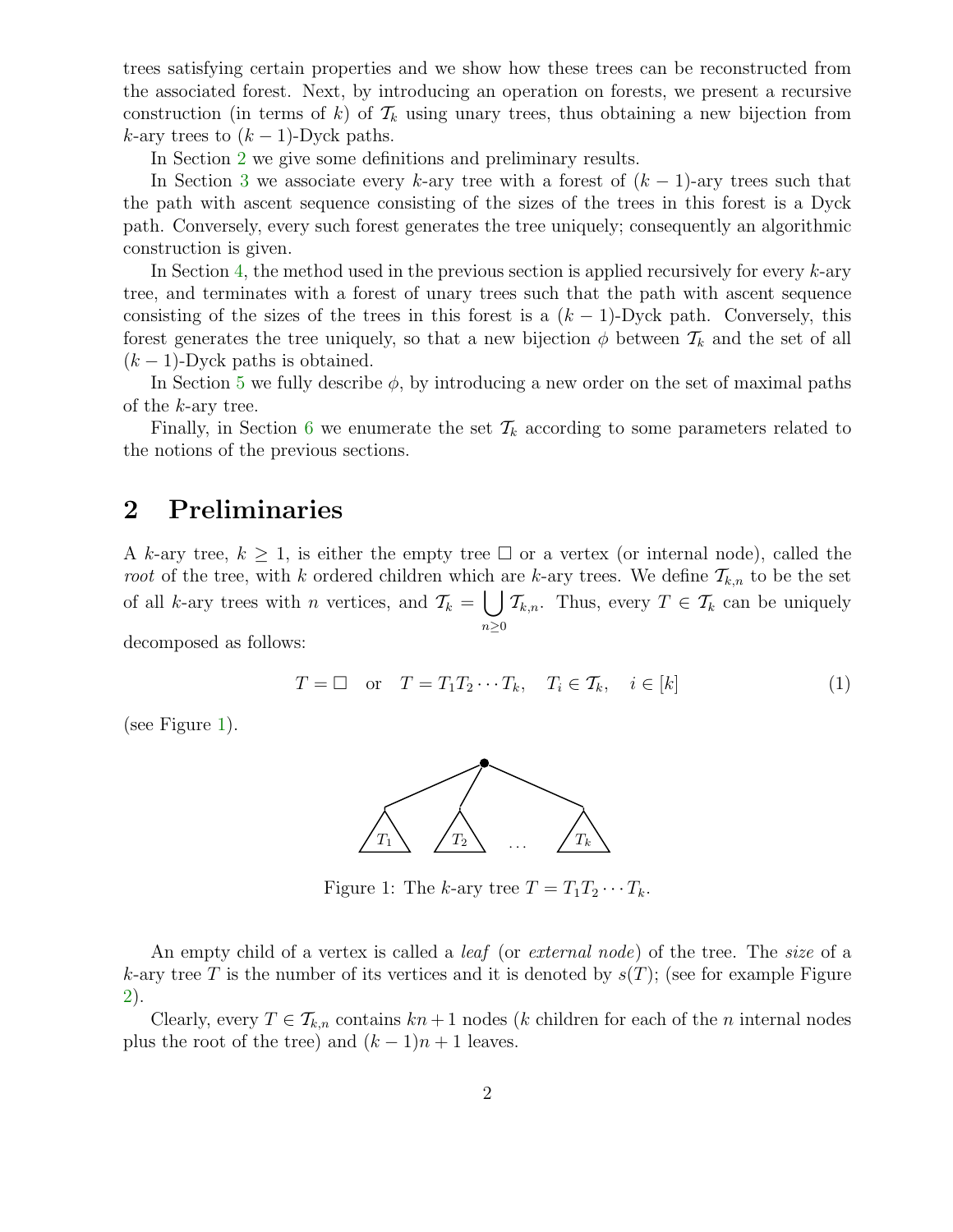

<span id="page-2-0"></span>Figure 2: A 3-ary tree of size 8.

It is well known (see for example [\[8\]](#page-16-10), p.589) that  $|\mathcal{T}_{k,n}|$  is equal to the *n*-th *k*-Catalan number

$$
C_n^{(k)} = \frac{1}{kn+1} {kn+1 \choose n} = \frac{1}{(k-1)n+1} {kn \choose n}.
$$

We note that  $C_n^{(2)}$  are the ordinary Catalan numbers  $C_n$  ([\[15\]](#page-16-11),  $\underline{\text{A000108}}$ ).

Furthermore, the generating function  $C_k(x) = \sum_{n\geq 0} C_n^{(k)} x^n$  of the k-Catalan sequence satisfies the equation

$$
C_k(x) = 1 + x(C_k(x))^k,
$$

from which it can be easily shown using the Lagrange inversion formula ([\[2\]](#page-16-12), Appendix A) that the coefficients of  $(C_k(x))^s$ ,  $s \in \mathbb{N}$ , are given by the formula

$$
[x^n](C_k(x))^s = \frac{s}{kn+s} {kn+s \choose n}.
$$

Every non-empty  $(k-1)$ -ary tree can be considered as a k-ary tree which has all its k-th children empty.

A maximal  $(k-1)$ -ary subtree of a k-ary tree T is any tree obtained by choosing a k-th child in T (or T itself) and by deleting every k-th child in it. Obviously, two maximal  $k-1$ -ary subtrees of T are disjoint; (see for example Figure [3\)](#page-3-0).

Consequently, if T has n vertices, then it contains  $n + 1$  maximal  $(k - 1)$ -ary subtrees.

A (totally ordered) *forest* of k-ary trees is an element  $\mathcal F$  of the cartesian product  $\mathcal T_k^{\lambda}$ , for some  $\lambda \in \mathbb{N}^*$ . We denote, for simplicity, the forest which consists of a single tree T by T. The concatenation of the forests  $\mathcal{F}_1, \mathcal{F}_2, \ldots, \mathcal{F}_\rho$  is a new forest which consists of the trees of each  $\mathcal{F}_j$ ,  $j \in [\rho]$ , ordered by extending the orders of every  $\mathcal{F}_j$ , preserving at the same time their natural order. The *length* and the *size* of a forest  $\mathcal{F} = (T_1, T_2, \dots, T_\lambda)$  are defined respectively by

$$
|\mathcal{F}| = \lambda
$$
 and  $s(\mathcal{F}) = \sum_{i=1}^{\lambda} s(T_i).$ 

A non-empty *i-path*,  $i \in \mathbb{N}^*$ , is a lattice path starting at the point  $(0,0)$  and consisting of steps  $u_i = (1,i)$  (rises) and  $d = (1,-1)$  (falls). The empty path  $\varepsilon$  is the path with no steps.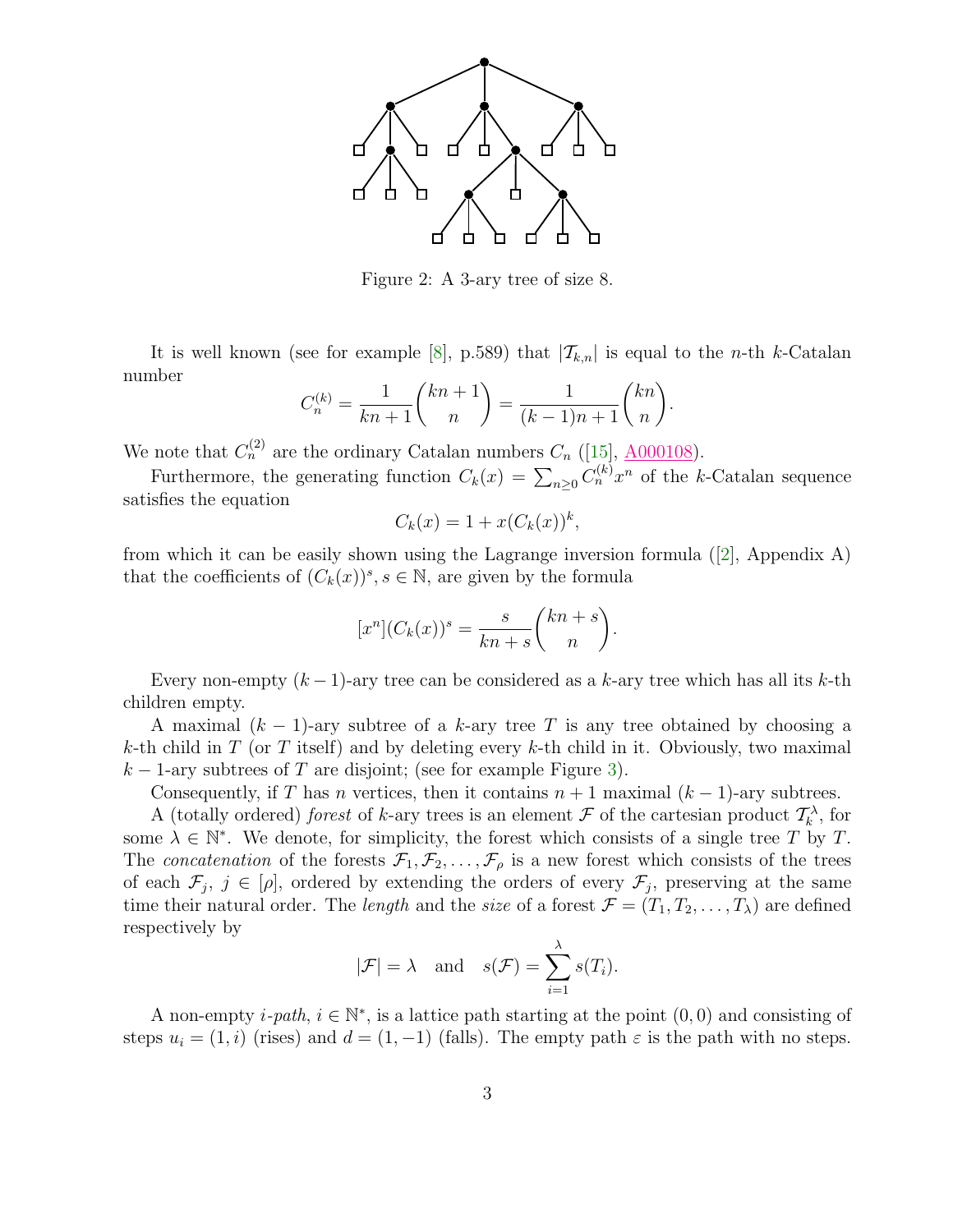

<span id="page-3-0"></span>Figure 3: The 3-ary tree of Figure [2](#page-2-0) and all its binary maximal subtrees.

For every *i*-path P we denote by  $r(P)$  (respectively  $f(P)$ ) the number of rises (respectively falls) of P. An  $i$ -Dyck path is an  $i$ -path that never falls below the x axis and ends at the x axis. If P is an *i*-Dyck path, then  $f(P) = i \cdot r(P)$  and P ends at the point  $((i+1)r(P), 0)$ . We will refer to a 1-path (respectively a 1-Dyck path) as a path (respectively a Dyck path); in this case we write u instead of  $u_1$ . The set of all *i*-Dyck paths with n rises is denoted by  $\mathcal{D}_n^{(i)}$ and  $\mathcal{D}^{(i)} = \bigcup \mathcal{D}_n^{(i)}$ . In particular, we write  $\mathcal{D}$  (respectively  $\mathcal{D}_n$ ) instead of  $\mathcal{D}^{(1)}$  (respectively  $n\geq 0$ 

 $\mathcal{D}_n^{(1)}$  for the ordinary Dyck paths.

Every non empty  $i$ -Dyck path  $P$  is written in the following form, called the *first return* decomposition (for  $i = 1$ , see [\[2\]](#page-16-12)):

$$
P = u_i Q_1 d Q_2 d \cdots Q_i d Q_{i+1} \tag{2}
$$

where  $Q_j \in \mathcal{D}^{(i)}$ ,  $j \in [i+1]$ . Using this decomposition and the Lagrange inversion formula, it can be easily obtained that *i*-Dyck paths with *n* rises are counted by  $C_n^{(i+1)}$ . A simple bijection  $\theta$  between the k-ary trees and the  $(k-1)$ -Dyck paths is given as follows:

$$
\theta(\Box) = \varepsilon
$$
 and  $\theta(T_1T_2\cdots T_k) = u_{k-1}\theta(T_1)d\theta(T_2)d\cdots\theta(T_{k-1})d\theta(T_k).$ 

<span id="page-3-1"></span>Another well known decomposition of non-empty i-Dyck paths which will be used in this paper is based on the length of the first ascent, i.e.,

$$
P = u_i^{\mu} dQ_1 dQ_2 d \cdots Q_{\mu i}
$$
\n<sup>(3)</sup>

where  $Q_i \in \mathcal{D}^{(i)}$  and  $j \in [\mu i]$ .

Every *i*-path P is uniquely determined by its sequence of ascents  $(l_m)_{m\in[\mu]}, \mu \in \mathbb{N}^*$ , according to the formula  $P = u_i^{l_1}$  $\frac{l_1}{i} du_i^{l_2} d \cdots u_i^{l_{\mu-1}}$  $u_i^{l_{\mu-1}} du_i^{l_{\mu}}$ , where  $u_i^j = u_i u_i \cdots u_i$  (j times). Clearly, if P ends at the x axis (as in the case of i-Dyck paths), then  $l_{\mu} = 0$ . The sum of the elements of this sequence equals the number of rises in the path and the number of its elements is one more than the number of falls; (see for example Figure [4\)](#page-4-1).

We note that the path  $P = u_i^{l_1}$  $\frac{l_1}{i} du_i^{l_2} d \cdots u_i^{l_{\mu-1}}$  $\int_{i}^{l_{\mu-1}} du_i^{l_{\mu}}$  is an  $(i-1)$ -Dyck path if and only if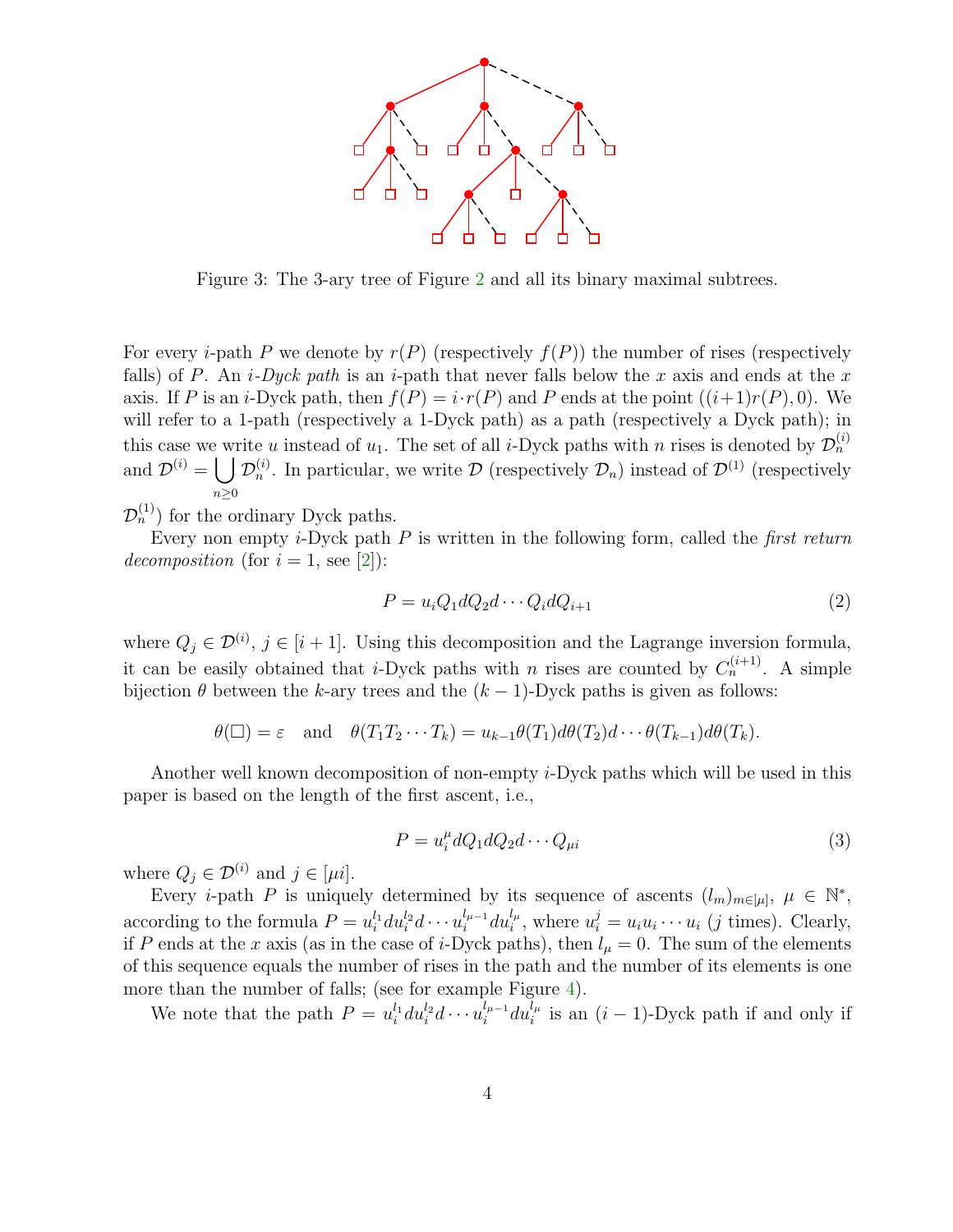

<span id="page-4-1"></span>Figure 4: The Dyck path having ascent sequence  $(4, 0, 0, 2, 0, 1, 0, 1, 0)$ .

the following two conditions hold:

$$
(i-1)\sum_{j=1}^{m} l_j \ge m
$$
, for all  $m \in [\mu - 1]$  and  $(i-1)\sum_{j=1}^{\mu} l_j = \mu - 1$ .

For every forest F we denote by  $P_i(\mathcal{F})$  the *i*-path with ascent sequence the sequence of sizes of the trees in F. If  $i = 1$  we write  $P(\mathcal{F})$  instead of  $P_1(\mathcal{F})$ . It is evident that  $r(P_i(\mathcal{F})) = s(\mathcal{F})$  and  $f(P_i(\mathcal{F})) = |\mathcal{F}| - 1$ .

We note that if F is the concatenation of the forests  $\mathcal{F}_1, \mathcal{F}_2, \ldots, \mathcal{F}_\rho$ , then

<span id="page-4-3"></span>
$$
P_i(\mathcal{F}) = P_i(\mathcal{F}_1) dP_i(\mathcal{F}_2) d \cdots P_i(\mathcal{F}_{\rho-1}) dP_i(\mathcal{F}_{\rho}). \tag{4}
$$

# <span id="page-4-0"></span>3 Generation of  $k$ -ary trees from  $(k-1)$ -ary trees

For every non-empty  $T \in \mathcal{T}_k$ ,  $k \geq 2$ , we denote by  $\mathcal{F}(T)$  the forest consisting of all maximal  $(k-1)$ -ary subtrees of T, ordered according to the first time visit (in preorder) of the trees of  $\mathcal{F}(T)$  in T and by T<sup>\*</sup> the first component of  $\mathcal{F}(T)$ ; (see for example Figure [5\)](#page-4-2).



<span id="page-4-2"></span>Figure 5: The forest  $\mathcal{F}(T)$  and its corresponding path  $P(\mathcal{F}(T))$  for the tree T of Figure [2.](#page-2-0)

Clearly,  $T^*$  is rooted at the root of  $T$  and can be obtained by deleting every  $k$ -th child of T. If T is empty then  $T^*$  is empty and  $\mathcal{F}(\square) = \square$ . It is clear that the last tree of  $\mathcal{F}(T)$ is always the empty tree.

<span id="page-4-4"></span>Using decomposition [\(1\)](#page-1-2), we can easily check that  $\mathcal{F}(T)$  is the concatenation of  $T^*$ ,  $\mathcal{F}(T_1), \mathcal{F}(T_2), \ldots, \mathcal{F}(T_{k-1}), \mathcal{F}(T_k),$  where  $T^* = T_1^* T_2^* \cdots T_{k-1}^*$  and  $\mathcal{F}(T_j), j \in [k-1]$ , is  $\mathcal{F}(T_j)$  excluding  $T_j^*$ .

We have the following result.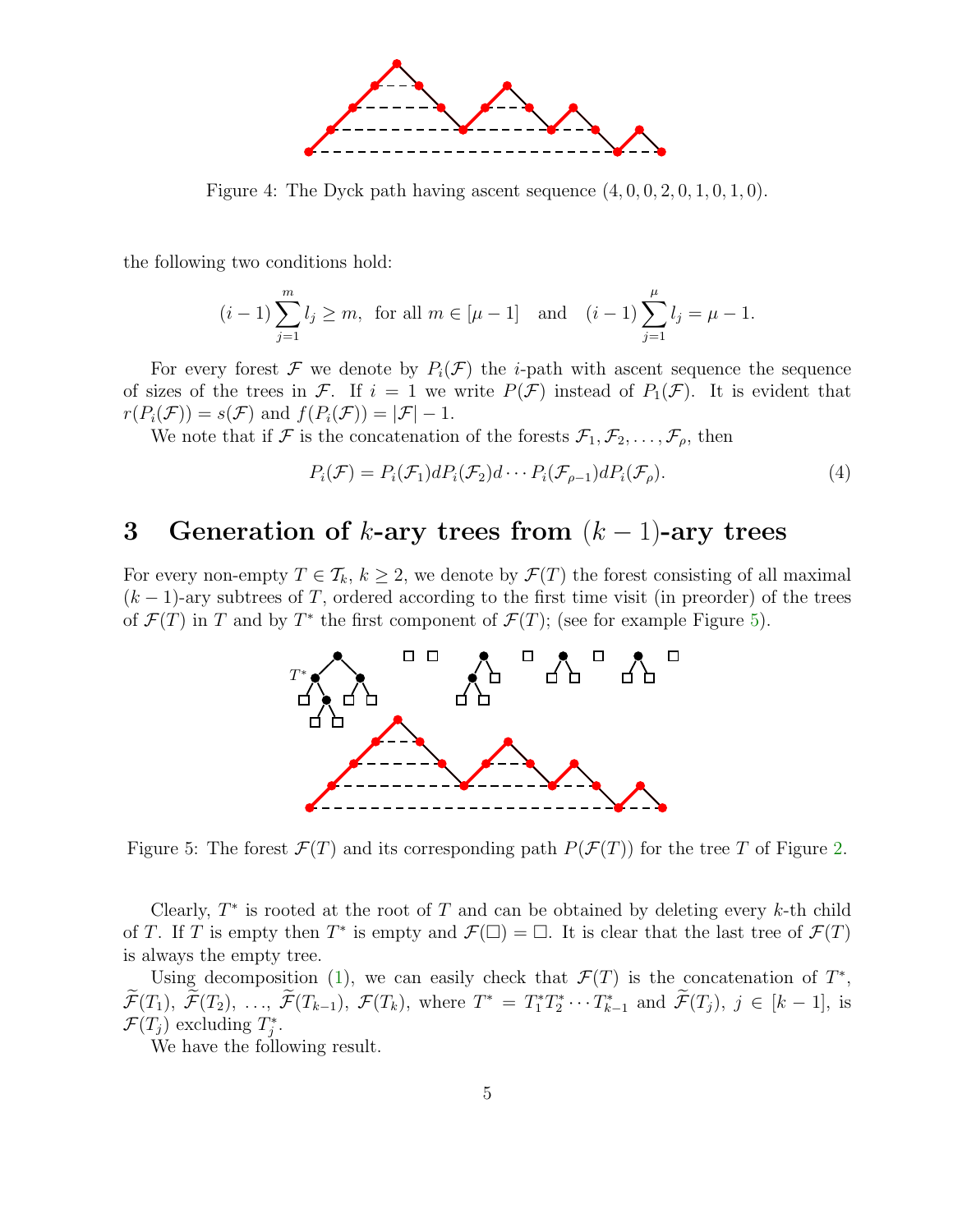**Proposition 1.** For every  $T = T_1 T_2 \cdots T_k \in T_k$  we have

\n- i) 
$$
s(T^*) = 1 + \sum_{j=1}^{k-1} s(T_j^*).
$$
\n- ii)  $s(\mathcal{F}(T)) = s(T).$
\n- iii)  $|\mathcal{F}(T)| = s(T) + 1.$
\n- iv)  $P(\mathcal{F}(T)) = u^{\nu} dP(\widetilde{\mathcal{F}}(T_1)) dP(\widetilde{\mathcal{F}}(T_2)) \cdots dP(\widetilde{\mathcal{F}}(T_{k-1})) dP(\mathcal{F}(T_k)),$  where  $\nu = s(T^*).$
\n- v)  $P(\mathcal{F}(T))$  is a Dyck path.
\n

*Proof.* The proof of (i) is obvious, whereas the proof of (iv) follows immediately from relation [\(4\)](#page-4-3). The proofs of  $(ii)$ ,  $(iii)$  and  $(v)$  use induction as follows:

$$
s(\mathcal{F}(T)) = s(T^*) + \sum_{j=1}^{k-1} (s(\mathcal{F}(T_j)) - s(T_j^*)) + s(\mathcal{F}(T_k))
$$
  
=  $s(T^*) + \sum_{j=1}^{k} (s(T_j)) - \sum_{j=1}^{k-1} s(T_j^*) = 1 + \sum_{j=1}^{k} s(T_j) = s(T).$ 

$$
|\mathcal{F}(T)| = 1 + \sum_{j=1}^{k-1} (|\mathcal{F}(T_j)| - 1) + |\mathcal{F}(T_k)| = 1 + \sum_{j=1}^{k-1} s(T_j) + 1 + s(T_k) = 1 + s(T).
$$

Finally, since each  $P(\mathcal{F}(T_i))$ ,  $i \in [k]$  is a Dyck path, it follows that the path

$$
uP(\mathcal{F}(T_1))P(\mathcal{F}(T_2))\cdots P(\mathcal{F}(T_{k-1}))dP(\mathcal{F}(T_k))
$$

is also a Dyck path and hence, using the equalities  $P(\mathcal{F}(T_j)) = u^{s(T_j^*)} dP(\tilde{\mathcal{F}}(T_j)), j \in [k-1],$ and  $(i)$ ,  $(iv)$ , we obtain that  $P(\mathcal{F}(T))$  is a Dyck path.

In the sequel we will show that k-ary trees can be generated by certain forests of  $(k-1)$ ary trees. For this, we will introduce a new decomposition of k-ary trees. For  $T \in \mathcal{T}_k$ , we denote by  $Z_i$  the k-th child in T of the *i*-th (in postorder) vertex of  $T^*$ . Clearly, T can be uniquely recovered by attaching each  $Z_i$  as the k-th child to the *i*-th (in postorder) vertex of  $T^*$ . The trees  $T^*, Z_1, Z_2, \ldots, Z_{\nu}$ , where  $\nu = s(T^*)$ , form a decomposition of T called the first component decomposition; (see for example Figure [6\)](#page-6-0).

<span id="page-5-0"></span>**Proposition 2.** For every  $T \in \mathcal{T}_k$ , the forest  $\mathcal{F}(T)$  is the concatenation of the forests  $T^*, \mathcal{F}(Z_1), \mathcal{F}(Z_2), \ldots, \mathcal{F}(Z_{\nu}).$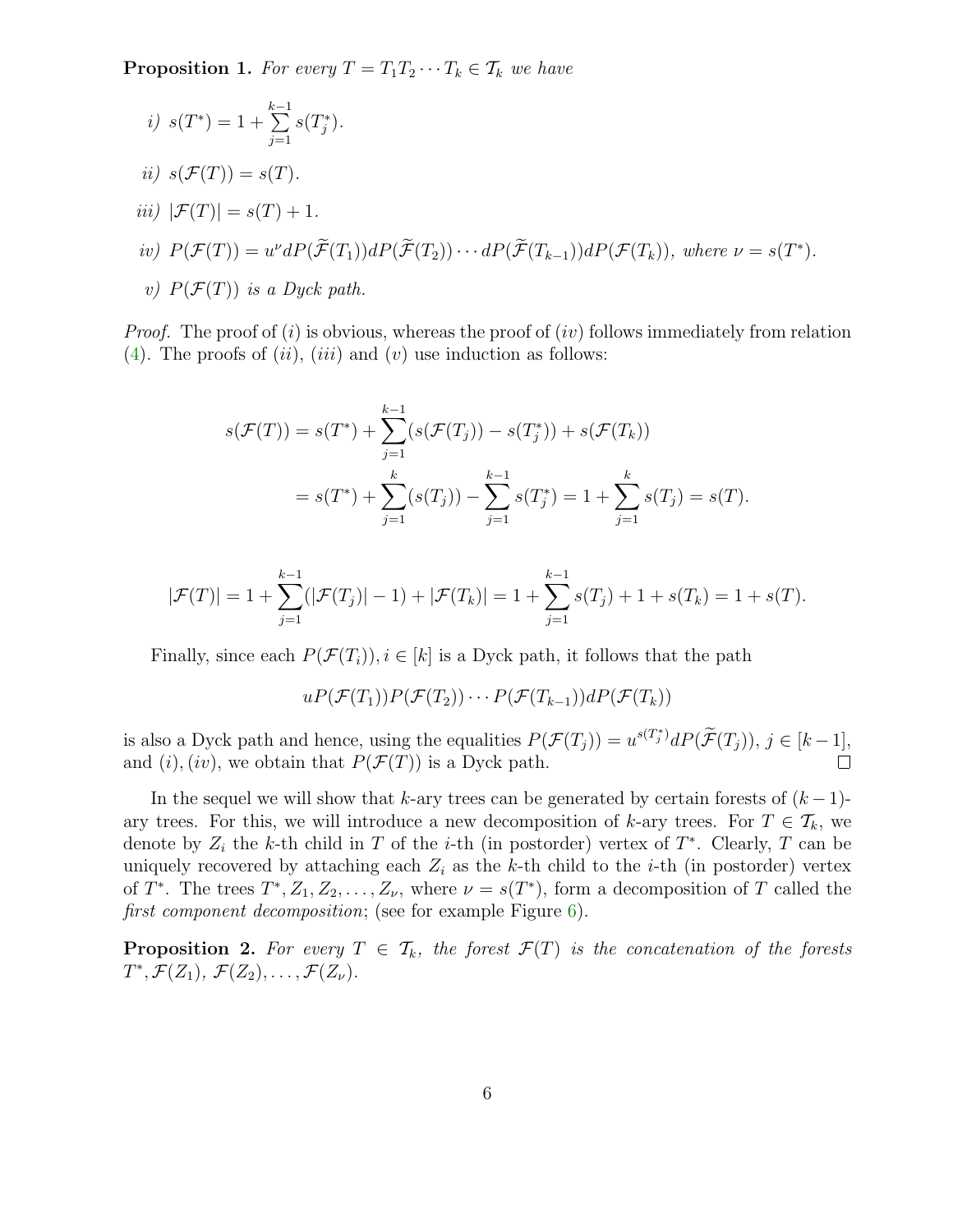

<span id="page-6-0"></span>Figure 6: The first component decomposition of the tree of Figure [2.](#page-2-0)

*Proof.* It is enough to show that if X, Y are two trees in  $\mathcal{F}(Z_i)$ ,  $\mathcal{F}(Z_i)$  respectively then X precedes Y in  $\mathcal{F}(T)$  if and only if  $i < j$  or  $i = j$  and X precedes Y in  $\mathcal{F}(Z_i)$ .

We will prove this using induction on the size of the tree  $T$ .

If  $T = T_1 T_2 \cdots T_k$ , then it is evident that  $Z_{\nu} = T_k$ .

Clearly, each  $Z_i$ ,  $i \in [\nu - 1]$  is a subtree of a unique  $T_{\xi_i}, \xi_i \in [k - 1]$ , such that  $\xi_i \leq \xi_j$ whenever  $i < j$ . Then  $X, Y$  belong to  $\mathcal{F}(T_{\xi_i})$ ,  $\mathcal{F}(T_{\xi_j})$  respectively and  $X \neq T_{\xi_i}^*$ ,  $Y \neq T_{\xi_j}^*$ . We consider two cases:

- 1. If  $\xi_i \neq \xi_j$  then X precedes Y in  $\mathcal{F}(T)$  if and only if  $\xi_i < \xi_j$  or equivalently  $i < j$ .
- 2. If  $\xi_i = \xi_j$  then X precedes Y in  $\mathcal{F}(T)$  if and only if X precedes Y in  $\mathcal{F}(T_{\xi_i})$  or equivalently, by the induction hypothesis  $i < j$  or  $i = j$  and X precedes Y in  $\mathcal{F}(Z_i)$ .

Hence, in every case X precedes Y in  $\mathcal{F}(T)$  if and only if  $i < j$  or  $i = j$  and X precedes Y in  $\mathcal{F}(Z_i)$ . □

From Proposition [2](#page-5-0) and relation [\(4\)](#page-4-3) we obtain a new, simpler expression for  $P(\mathcal{F}(T))$ , using the Dyck paths  $P(\mathcal{F}(Z_i)), j \in [\nu]$ .

<span id="page-6-1"></span>
$$
P(\mathcal{F}(T)) = u^{\nu}dP(\mathcal{F}(Z_1))dP(\mathcal{F}(Z_2))\dots dP(\mathcal{F}(Z_{\nu})), \text{ where } \nu = s(T^*).
$$
 (5)

<span id="page-6-2"></span>**Proposition 3.** The mapping  $T \to \mathcal{F}(T)$  is a size preserving bijection between  $\mathcal{T}_k$  and the set of forests  $\mathcal F$  of  $(k-1)$ -ary trees with  $P(\mathcal F) \in \mathcal D$ .

*Proof.* Given a forest F of  $(k-1)$ -ary trees such that  $P(\mathcal{F}) \in \mathcal{D}$ , we will show by induction that there exists a unique tree  $T \in \mathcal{T}_k$  such that  $\mathcal{F} = \mathcal{F}(T)$ .

Using the first ascent decomposition [\(3\)](#page-3-1) we have  $P(\mathcal{F}) = u^{\nu} dQ_1 dQ_2 \cdots dQ_{\nu}$ , where  $\nu$  is the size of the first element S of F and  $Q_j \in \mathcal{D}$ , for all  $j \in [\nu]$ . Since

$$
\sum_{j=1}^{\nu} (r(Q_j) + 1) = \sum_{j=1}^{\nu} r(Q_j) + \nu = r(P(\mathcal{F})) = s(\mathcal{F}) = |\mathcal{F}| - 1,
$$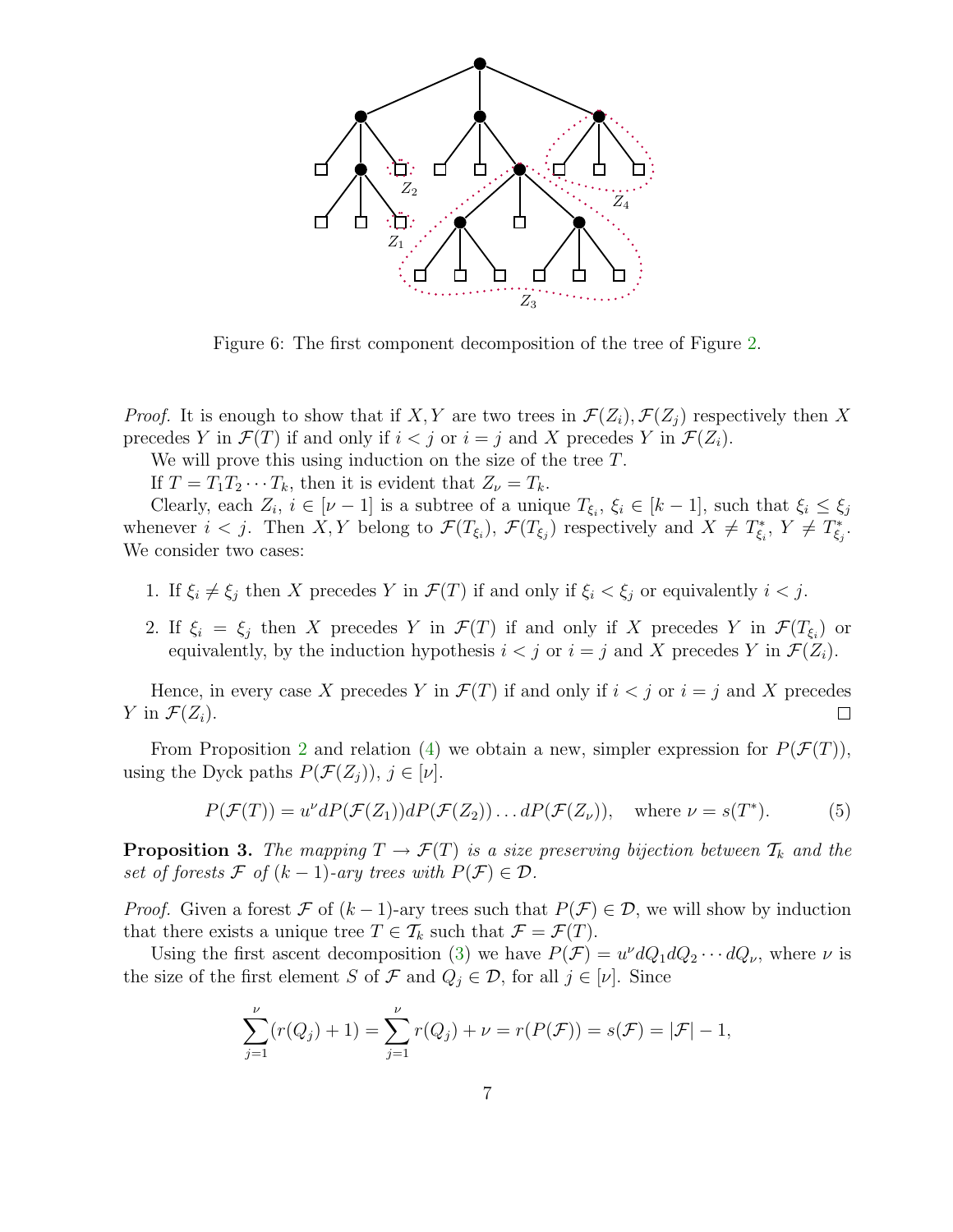it follows that there exists a sequence of forests  $(\mathcal{F}_i)$ ,  $j \in [\nu]$ , such that  $\mathcal F$  is the concatenation of  $S, \mathcal{F}_1, \mathcal{F}_2, \ldots, F_{\nu}$  and  $|\mathcal{F}_j| = r(Q_j) + 1$ ,

It follows from relation [\(4\)](#page-4-3) that  $P(\mathcal{F}_i) = Q_i$  and hence it is a Dyck path, for every  $j \in [\nu]$ . Thus, by the induction hypothesis, there exists  $Z_j \in \mathcal{T}_k$ ,  $j \in [\nu]$ , such that  $\mathcal{F}_j = \mathcal{F}(Z_j)$ . Then T is the tree constructed by attaching  $Z_j$  to the j-th (in postorder) vertex of S as its k-th child; from Proposition [2](#page-5-0) it follows immediately that  $\mathcal{F} = \mathcal{F}(T)$ .

For the proof of the uniqueness, let  $\mathcal{F}(X) = \mathcal{F}(T)$ ; then  $T^* = X^*$ . If  $T^*, Z_1, Z_2, \ldots, Z_{\nu}$ and  $T^*, Y_1, Y_2, \ldots, Y_{\nu}$  are the first component decompositions of T and X respectively, then since  $P(\mathcal{F}(T)) = P(\mathcal{F}(X))$ , by relation [\(5\)](#page-6-1) it follows that  $P(\mathcal{F}(Z_i)) = P(\mathcal{F}(Y_i))$ , for every  $i \in [\nu]$ . Furthermore, since  $|\mathcal{F}(Z_i)| = f(P(\mathcal{F}(Z_i))) + 1 = f(P(\mathcal{F}(Y_i))) + 1 = |\mathcal{F}(Y_i)|$  for every  $i \in [\nu]$ , by Proposition [2](#page-5-0) we obtain that  $\mathcal{F}(Z_i) = \mathcal{F}(Y_i)$ , for every  $i \in [\nu]$ . Thus, by the induction hypothesis,  $Z_i = Y_i$  for each  $i \in [\nu]$ , so that  $T = X$ . □

We close this section with the following algorithmic construction of the tree  $T \in \mathcal{T}_k$  such that  $\mathcal{F}(T) = \mathcal{F}$ , where  $\mathcal F$  is a given forest of  $(k-1)$ -ary trees with  $P(\mathcal F) \in \mathcal D$ :

We start with the first tree of  $\mathcal F$ . At each step, we add as the k-th child of the first (in postorder) vertex which does not have a k-th child, the first tree of  $\mathcal F$  that has not already been used. For example, the tree  $T$  of Figure [2](#page-2-0) can be constructed from the forest of Figure [5](#page-4-2) as shown in Figure [7.](#page-7-0)



<span id="page-7-0"></span>Figure 7: Construction of T from  $\mathcal{F}$ .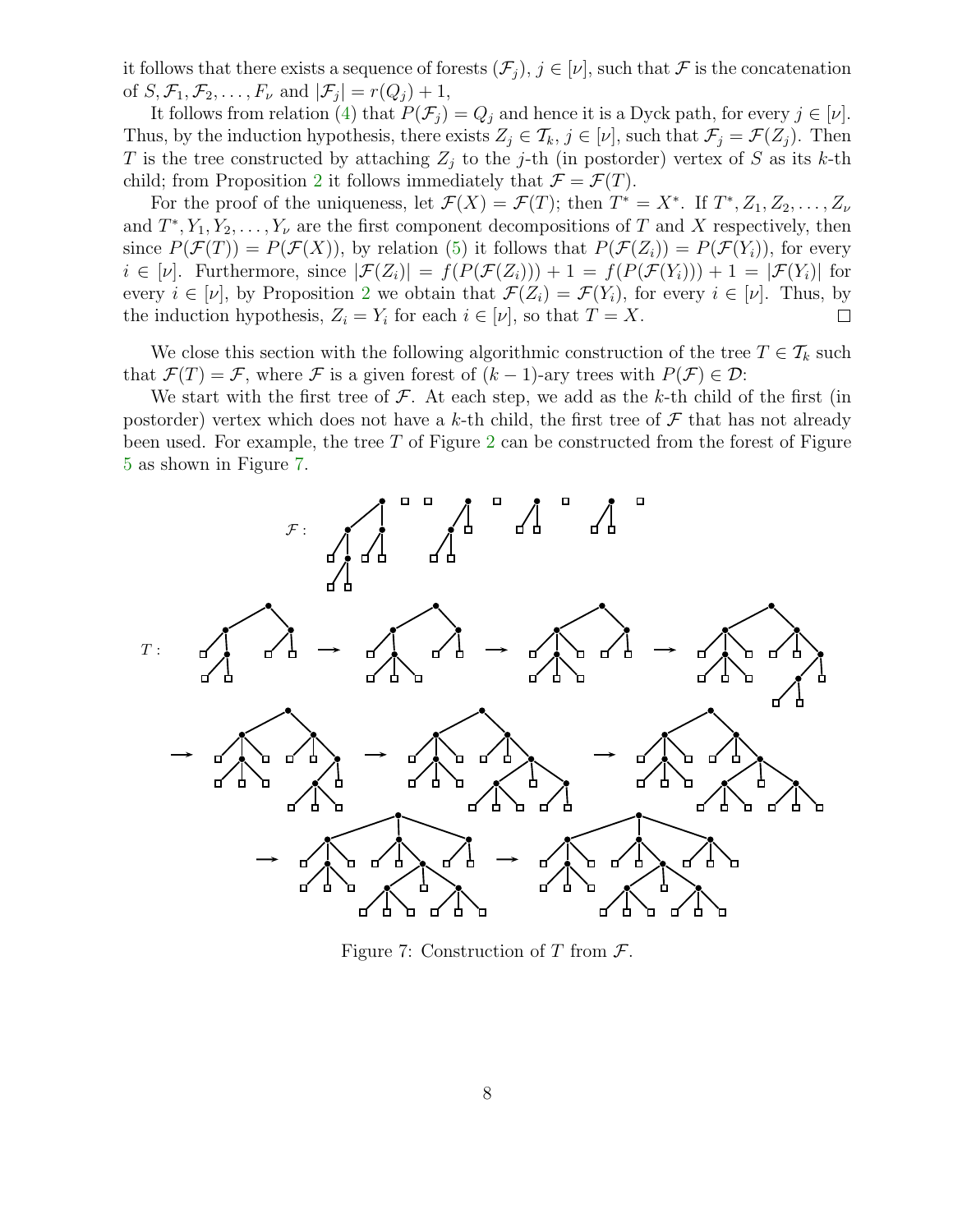#### <span id="page-8-0"></span>4 Generation of  $k$ -ary trees from unary trees

In this section we show how every k-ary tree can be uniquely decomposed into a forest of unary trees which leads to a new bijection between the sets  $\mathcal{T}_k$  and  $\mathcal{D}^{(k-1)}$ . For this, we first introduce a mapping on forests denoted by ( )′ .

For every forest  $\mathcal{F} = (T_1, T_2, \dots, T_\lambda)$  of k-ary trees, we define the forest  $\mathcal{F}'$  of  $(k-1)$ -ary trees to be the concatenation of the forests  $\mathcal{F}(T_1), \mathcal{F}(T_2), \ldots, \mathcal{F}(T_{\lambda})$  $\mathcal{F}(T_1), \mathcal{F}(T_2), \ldots, \mathcal{F}(T_{\lambda})$  $\mathcal{F}(T_1), \mathcal{F}(T_2), \ldots, \mathcal{F}(T_{\lambda})$ . Using Proposition 1  $(ii), (iii)$ , we deduce the following equalities:

<span id="page-8-4"></span>
$$
s(\mathcal{F}') = s(\mathcal{F}) \qquad \text{and} \qquad |\mathcal{F}'| = s(\mathcal{F}) + |\mathcal{F}|.
$$
 (6)

Furthermore, it can be easily checked that if F is the concatenation of the forests  $\mathcal{F}_1, \mathcal{F}_2, \ldots, \mathcal{F}_\rho$ , then  $\mathcal{F}'$  is the concatenation of the forests  $\mathcal{F}'_1, \mathcal{F}'_2, \ldots, \mathcal{F}'_{\rho}$ .

The following two results establish additional properties of  $( )'.$ 

<span id="page-8-1"></span>**Proposition 4.** For any pair of forests F, G, we have that if  $\mathcal{F}' = \mathcal{G}'$  then  $\mathcal{F} = \mathcal{G}$ .

*Proof.* Since  $|\mathcal{F}| = |\mathcal{F}'| - s(\mathcal{F}') = |\mathcal{G}'| - s(\mathcal{G}') = |\mathcal{G}|$ , we can write

$$
\mathcal{F} = (T_1, T_2, \dots, T_\lambda) \quad \text{and} \quad \mathcal{G} = (X_1, X_2, \dots, X_\lambda).
$$

We assume that  $\mathcal{F} \neq \mathcal{G}$  and we choose  $\rho$  to be the least element of  $[\lambda]$  such that  $T_{\rho} \neq X_{\rho}$ . Since  $\mathcal{F}' = \mathcal{G}'$  and  $\mathcal{F}(T_\rho) \neq \mathcal{F}(X_\rho)$ , it follows that  $|\mathcal{F}(T_\rho)| \neq |\mathcal{F}(X_\rho)|$ ; without loss of generality we assume that  $|\mathcal{F}(T_{\rho})| < |\mathcal{F}(X_{\rho})|$ . Then, there exists a forest H such that  $\mathcal{F}(X_{\rho})$ is the concatenation of  $\mathcal{F}(T_p)$  and H. It follows that  $P(\mathcal{F}(X_p)) = P(\mathcal{F}(T_p))dP(\mathcal{H})$  which is not a Dyck path, giving the required contradiction.  $\Box$ 

<span id="page-8-2"></span>**Proposition 5.** For every forest F, we have that  $P_{i-1}(\mathcal{F}) \in \mathcal{D}^{(i-1)}$  if and only if  $P_i(\mathcal{F}') \in$  $\mathcal{D}^{(i)}$  .

*Proof.* Let  $\mathcal{F} = (T_1, T_2, \ldots, T_{\lambda})$ ; then

$$
P_{i-1}(\mathcal{F}) = u_{i-1}^{s(T_1)} du_{i-1}^{s(T_2)} d \cdots u_{i-1}^{s(T_{\lambda-1})} du_{i-1}^{s(T_{\lambda})}
$$

and by relation [\(4\)](#page-4-3)

$$
P_i(\mathcal{F}') = P_i(\mathcal{F}(T_1))dP_i(\mathcal{F}(T_2))d\cdots P_i(\mathcal{F}(T_{\lambda-1}))dP_i(\mathcal{F}(T_{\lambda})).
$$

Clearly, since for every  $j \in [\lambda]$  the path  $P(\mathcal{F}(T_i))$  is a Dyck path, the path  $P_i(\mathcal{F}(T_i))$  lies above the x axis and ends at height  $(i - 1)s(T_j)$ . Furthermore, the fall following  $P_i(\mathcal{F}(T_j))$ in the path  $P_i(\mathcal{F}')$  is at the same height as the fall following the ascent  $u_{i-1}^{s(T_i)}$  $\sum_{i=1}^{s(T_j)}$  in the path  $P_{i-1}(\mathcal{F})$ , for all  $j \in [\lambda-1]$ , giving the required result.  $\Box$ 

We now have the following result.

<span id="page-8-3"></span>**Proposition 6.** For every forest of  $(k-1)$ -ary trees  $\mathcal F$  such that  $P_i(\mathcal F) \in \mathcal D^{(i)}$ , there exists a unique forest G of k-ary trees such that  $G' = \mathcal{F}$  and  $|\mathcal{G}| = 1 + (i - 1)s(\mathcal{F})$ .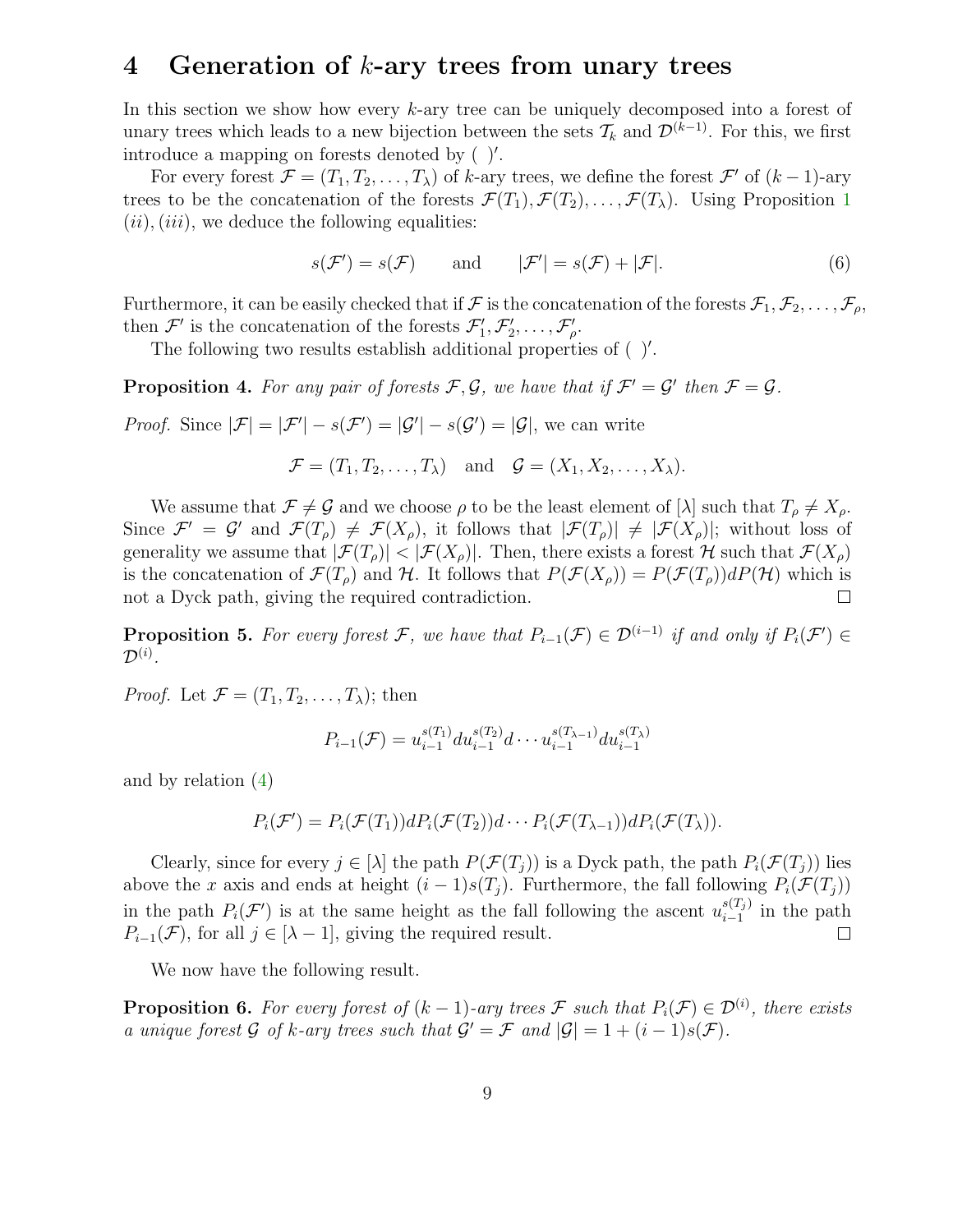*Proof.* Clearly, if  $\mathcal{F} = \Box$ , the result holds for  $\mathcal{G} = \Box$ , while, if  $i = 1$  the result follows from Proposition [3.](#page-6-2) Otherwise, since  $P_i(\mathcal{F}) \in \mathcal{D}^{(i)}$ , the path  $P(\mathcal{F})$  starts at the origin with a rise and ends at a point below the  $x$ -axis attaining the least possible height; so, there exists a sequence  $(Q_j)_{j\in[\lambda]}$  of Dyck paths, such that

$$
P(\mathcal{F})=Q_1dQ_2d\cdots Q_{\lambda-1}dQ_\lambda
$$

and  $Q_1 \neq \varepsilon$ . Then, since

$$
|\mathcal{F}| = 1 + f(P(\mathcal{F})) = 1 + \lambda - 1 + \sum_{j=1}^{\lambda} f(Q_j) = \sum_{j=1}^{\lambda} (r(Q_j) + 1),
$$

there exists a unique sequence  $(\mathcal{F}_j)_{j\in[\lambda]}$  of forests of  $(k-1)$ -ary trees such that  $|\mathcal{F}_j|=r(Q_j)+1,$ for all  $j \in [\lambda]$  and F is the concatenation of the forests  $\mathcal{F}_1, \mathcal{F}_2, \ldots, \mathcal{F}_\lambda$ . Then, by relation [\(4\)](#page-4-3), it follows that

$$
P(\mathcal{F}) = P(\mathcal{F}_1)dP(\mathcal{F}_2)d\cdots P(\mathcal{F}_{\lambda-1})dP(\mathcal{F}_{\lambda}).
$$

Since for all  $j \in [\lambda]$  we have that  $f(P(\mathcal{F}_j)) = |\mathcal{F}_j| - 1 = f(Q_j)$ , from the above two expressions of  $P(\mathcal{F})$  it follows that  $P(\mathcal{F}_j) = Q_j$ . Thus,  $P(\mathcal{F}_j)$  is a Dyck path and by Propo-sition [3](#page-6-2) there exists a unique  $T_j \in \mathcal{T}_k$  such that  $\mathcal{F}_j = \mathcal{F}(T_j)$ . Then, for  $\mathcal{G} = (T_1, T_2, \ldots, T_\lambda)$ , we obtain  $\mathcal{G}' = \mathcal{F}$ .

Now, since  $P_i(\mathcal{F}) \in \mathcal{D}^{(i)}$  and  $Q_j \in \mathcal{D}$  for each  $j \in [\lambda]$ , we have that

$$
ir(P_i(\mathcal{F})) = f(P_i(\mathcal{F})) = f(P(\mathcal{F})) = \lambda - 1 + \sum_{j=1}^{\lambda} f(Q_j) = \lambda - 1 + \sum_{j=1}^{\lambda} r(Q_j) = \lambda - 1 + r(P(\mathcal{F})).
$$

Furthermore, since  $r(P_i(\mathcal{F})) = r(P(\mathcal{F})) = s(\mathcal{F})$  and  $|\mathcal{G}| = \lambda$ , it follows that  $|\mathcal{G}| =$  $1 + (i - 1)s(\mathcal{F}).$ 

 $\Box$ 

The uniqueness of  $\mathcal G$  follows from Proposition [4.](#page-8-1)

The next result follows directly from Propositions [5](#page-8-2) and [6.](#page-8-3)

<span id="page-9-0"></span>**Proposition 7.** The mapping (*)'* from the set of forests of  $(k-i+1)$ -ary trees with  $P_{i-1}(\mathcal{F}) \in$  $\mathcal{D}^{(i-1)}$  to the set of forests of  $(k-i)$ -ary trees with  $P_i(\mathcal{F}) \in \mathcal{D}^{(i)}$  where  $i \geq 2$ , is a bijection.

Using the mapping ( )', for every  $T \in \mathcal{T}_k$  and  $i \in [k-1]$ , we define recursively the forest  $\mathcal{F}^{i}(T)$  by the relations

$$
\mathcal{F}^0(T) = T
$$
 and  $\mathcal{F}^i(T) = (\mathcal{F}^{i-1}(T))'.$ 

For example, for the tree T of Figure [2](#page-2-0) for which  $\mathcal{F}(T)$  has been already constructed (see Figure [5\)](#page-4-2), we can easily obtain that  $\mathcal{F}^2(T)$  is the forest of Figure [8.](#page-10-1)

Clearly, the forest  $\mathcal{F}^{i}(T)$  consists of  $(k - i)$ -ary trees. Furthermore, from [\(6\)](#page-8-4) we obtain inductively the following generalization of equalities  $(ii)$ ,  $(iii)$  of Proposition [1:](#page-4-4)

$$
s(\mathcal{F}^i(T)) = s(T)
$$
 and  $|\mathcal{F}^i(T)| = is(T) + 1$ .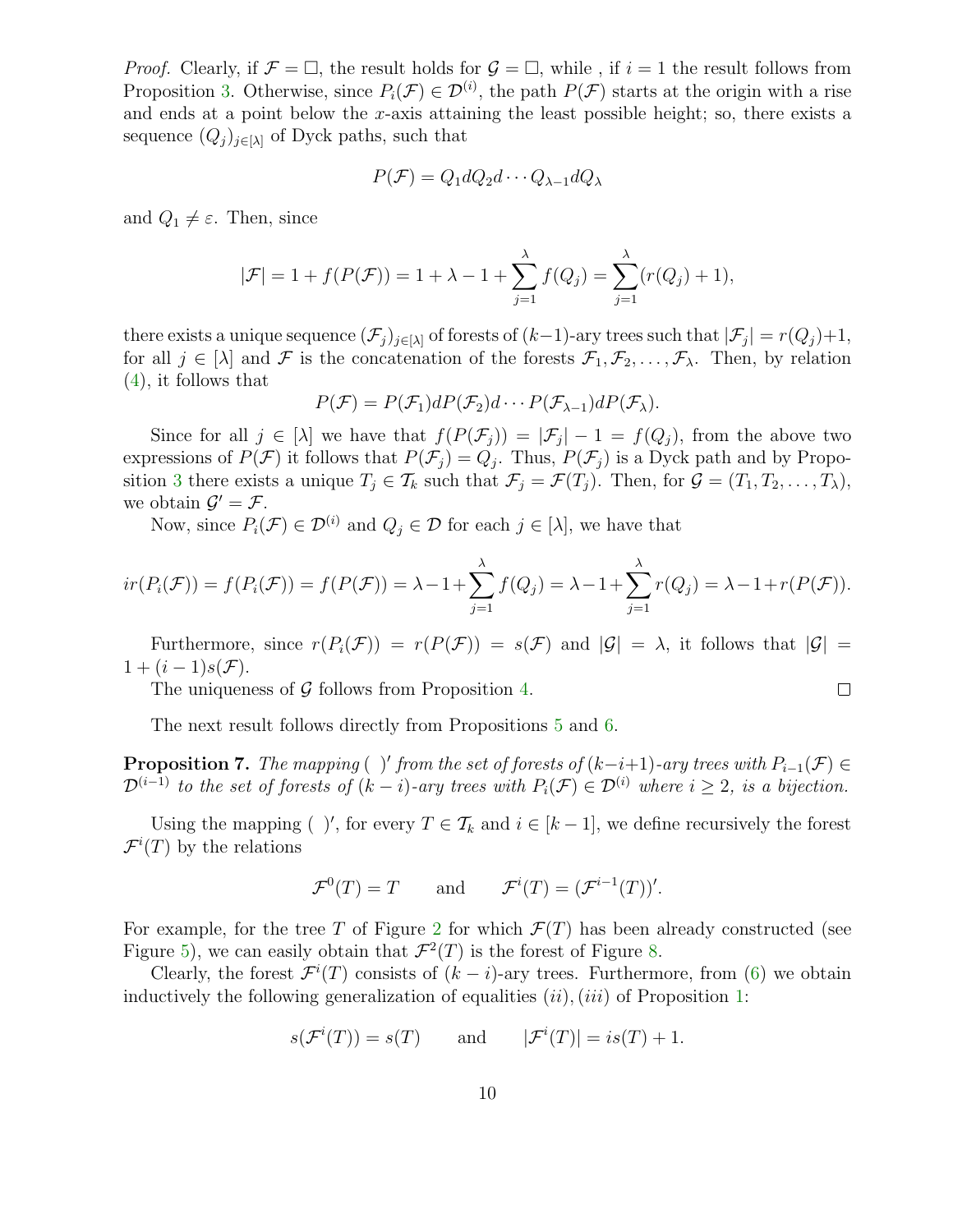

<span id="page-10-1"></span>Figure 8: The forest  $\mathcal{F}^2(T)$ .

In particular, the second equality for  $i = k - 1$  shows that we have a 1-1 correspondence between the leaves of the tree T and the unary trees of  $\mathcal{F}^{k-1}(T)$ .

Using Propositions [5](#page-8-2) and [6](#page-8-3) we can easily show by induction that  $P_i(\mathcal{F}^i(T)) \in \mathcal{D}^{(i)}$ , for every  $i \in [k-1]$ . Furthermore, using Proposition [7](#page-9-0) we deduce by induction the following result which is a generalization of Proposition [3.](#page-6-2)

**Proposition 8.** For every  $i \in [k-1]$ , the mapping  $T \to \mathcal{F}^i(T)$  is a size preserving bijection between  $\mathcal{T}_k$  and the set of forests  $\mathcal{F}$  of  $(k-i)$ -ary trees with  $P_i(\mathcal{F}) \in \mathcal{D}^{(i)}$ .

An application of the previous result for  $i = k-1$  gives that the mapping  $\mathcal{T} \to \mathcal{F}^{k-1}(\mathcal{T})$  is a size preserving bijection between  $\mathcal{T}_k$  and the set of forests F of unary trees with  $P_{k-1}(\mathcal{F}) \in$  $\mathcal{D}^{(k-1)}$ . Clearly, since any such forest F can be identified with the associated path  $P_{k-1}(\mathcal{F})$ , we obtain the following result.

**Proposition 9.** The mapping  $\phi : \mathcal{T}_k \to \mathcal{D}^{(k-1)}$  with  $\phi(T) = P_{k-1}(\mathcal{F}^{k-1}(T))$  is a bijection such that  $s(T) = r(\phi(T))$ .

Notice that the classical bijection  $\theta$  mentioned in Section [2](#page-1-0) is different from the bijection  $\phi$  of the previous Proposition. For example, for the tree T of Figure [2](#page-2-0) we have

 $\theta(T) = u_2u_2du_2dddu_2dddu_2dddu_2dddu_2dddu_2dd,$ 

whereas

 $\phi(T) = u_2u_2du_2dddu_2dddu_2u_2dddu_2dddu_2dd.$ 

Both bijections use recursion,  $\theta$  with respect to the size, whereas  $\phi$  with respect to k.

#### <span id="page-10-0"></span>5 Maximal paths of  $k$ -ary trees

In this section we show that every  $k$ -ary tree can be uniquely expressed by the set of its maximal paths. Furthermore, using this expression, we give an equivalent simple formula for the bijection  $\phi$ .

Let  $\mathcal{A}_k$  be the set of all subsets A of  $[k]^*$  (the set of all words on the alphabet  $[k]$ ) satisfying the following two conditions:

- i) If  $x = \rho \alpha \in A$ , where  $\rho, \alpha \in [k]^*$  and  $\alpha \neq \varepsilon$ , then, for all  $i \in [k]$ , the set A contains at least one word of the form  $\rho i \gamma_i$ , where  $\gamma_i \in [k]^*$ .
- ii) If  $\rho \in A$  and  $\alpha \in [k]^*$ , then  $\rho \alpha \in A$  if and only if  $\alpha = \varepsilon$ .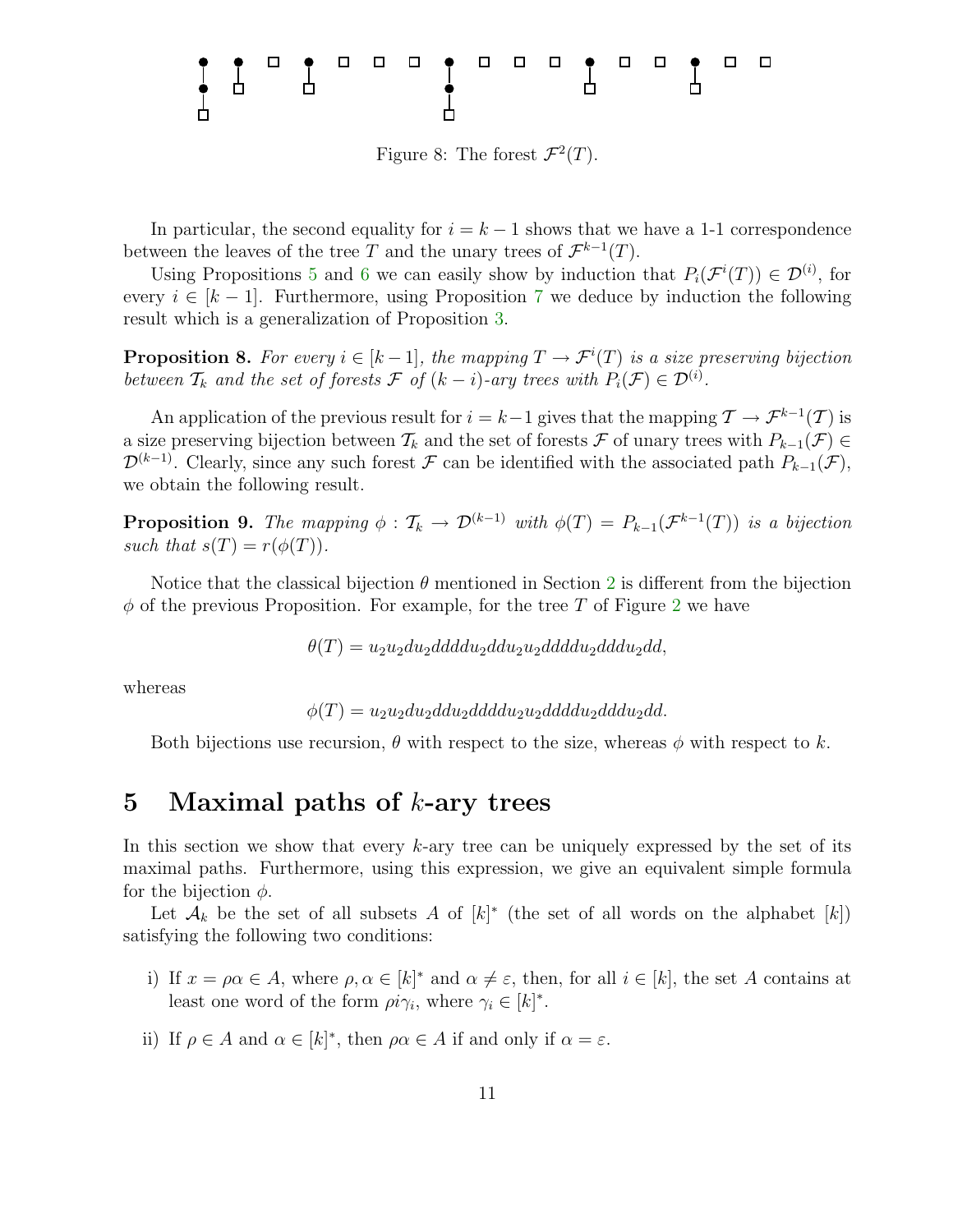From the above two conditions, it follows easily that  $\{\varepsilon\} \in \mathcal{A}_k$  and  $\varepsilon \notin A$  for all  $A \in \mathcal{A}_k$ with  $A \neq {\varepsilon}.$ 

We define recursively the mapping  $\psi: \mathcal{T}_k \to \mathcal{A}_k$  by

 $\psi(\Box) = \{\varepsilon\}$  and  $\psi(T_1T_2\cdots T_k) = \{i\alpha : \alpha \in \psi(T_i), i \in [k]\}.$ 

For example, for the tree  $T$  of Figure [2](#page-2-0) we have

 $\psi(T) = \{11, 121, 122, 123, 13, 21, 22, 2311, 2312, 2313, 232, 2331, 2332, 2333, 31, 32, 33\}.$ 

It is easy to check that  $\psi$  is a bijection, such that  $|\psi(T)| = (k-1)s(T)+1$ , for all  $T \in \mathcal{T}_k$ . Furthermore, the elements of  $\psi(T)$  code the maximal paths of T. In fact, the maximal path  $S = v_1v_2\cdots v_{\ell+1}$  of T or, equivalently, its associated leaf  $v_{\ell+1}$ , is coded by the word  $\alpha = a_1 a_2 \cdots a_\ell \in \psi(T)$  if and only if  $v_{i+1}$  is the  $a_i$ -th child of  $v_i$ , for all  $i \in [\ell]$ .

Additionally, since  $|\mathcal{F}^{k-1}(T)| = |\psi(T)|$ , there exists a 1-1 correspondence between the sequences of  $\psi(T)$  and the trees of  $\mathcal{F}^{k-1}(T)$  such that every  $x \in \psi(T)$  corresponds to a unique unary tree  $T_x$  of  $\mathcal{F}^{k-1}(T)$ , which is the left path of the leaf which is coded by x. For example, the word  $x = 2311$  $x = 2311$  $x = 2311$  of  $\psi(T)$  in the tree T of Figure 2 corresponds to the 8-th element of the forest  $\mathcal{F}^2(T)$  of Figure [8.](#page-10-1)

Using the above expression of  $k$ -ary trees, we will give a method for the construction of a  $(k-1)$ -Dyck path from a set  $A \in \mathcal{A}_k$  endowed with a total order. Firstly, for each  $x \in [k]^*$ , we set  $l(x)$  to be the number of trailing 1's of x. Clearly,  $l(x) = s(T_x)$ , for every  $x \in \psi(T)$ .

<span id="page-11-0"></span>**Proposition 10.** Let  $\leq$  be a partial order on  $[k]^*$  satisfying the following conditions:

- 1. the restriction of  $\preceq$  on A is a total order and min A is the element of A which contains only 1's,
- 2. i $\alpha \preceq i\beta$  if and only if  $\alpha \preceq \beta$ , for all  $\alpha, \beta \in A$  and  $i \in [k]$ ,

for each  $A \in \mathcal{A}_k$ . Then we have that

$$
u_{k-1}^{l(\alpha_1)} du_{k-1}^{l(\alpha_2)} d \cdots u_{k-1}^{l(\alpha_{\mu-1})} du_{k-1}^{l(\alpha_{\mu})} \in \mathcal{D}^{(k-1)},
$$

for all  $A \in \mathcal{A}_k$ , where  $A = {\alpha_1, \alpha_2, \ldots, \alpha_u}$  and  $\alpha_1 \preceq \alpha_2 \preceq \cdots \preceq \alpha_u$ .

*Proof.* In order to prove that the above path is a  $(k-1)$ -Dyck path, it suffices to prove that

$$
(k-1)\sum_{\substack{x \in A \\ x \preceq y}} l(x) \ge |\{x \in A : x \preceq y\}|, \quad \text{and} \quad (k-1)\sum_{x \in A} l(x) = |A| - 1,
$$

where  $y \in A \setminus \{\alpha_{\mu}\}.$  We will use induction with respect to the cardinality of  $A \in \mathcal{A}_{k}$ .

For  $A = {\varepsilon}$ , the result is true. For  $A \neq {\varepsilon}$  we will prove only the inequality, since the equality can be proved analogously.

We define  $A_i = \{ \alpha \in [k]^* : i\alpha \in A \}$ , for each  $i \in [k]$ . It is easy to check that  $A_i \in \mathcal{A}_k$ , for every  $i \in [k]$ . Furthermore, we define  $I = \{i \in [k] : i\alpha \preceq y \text{ for some } \alpha \in A_i\}$ . Obviously,  $1 \in I$ . For each  $i \in I$ , we denote by  $\alpha_i$  the maximum element of  $A_i$  with  $i\alpha_i \preceq y$ . Then, we have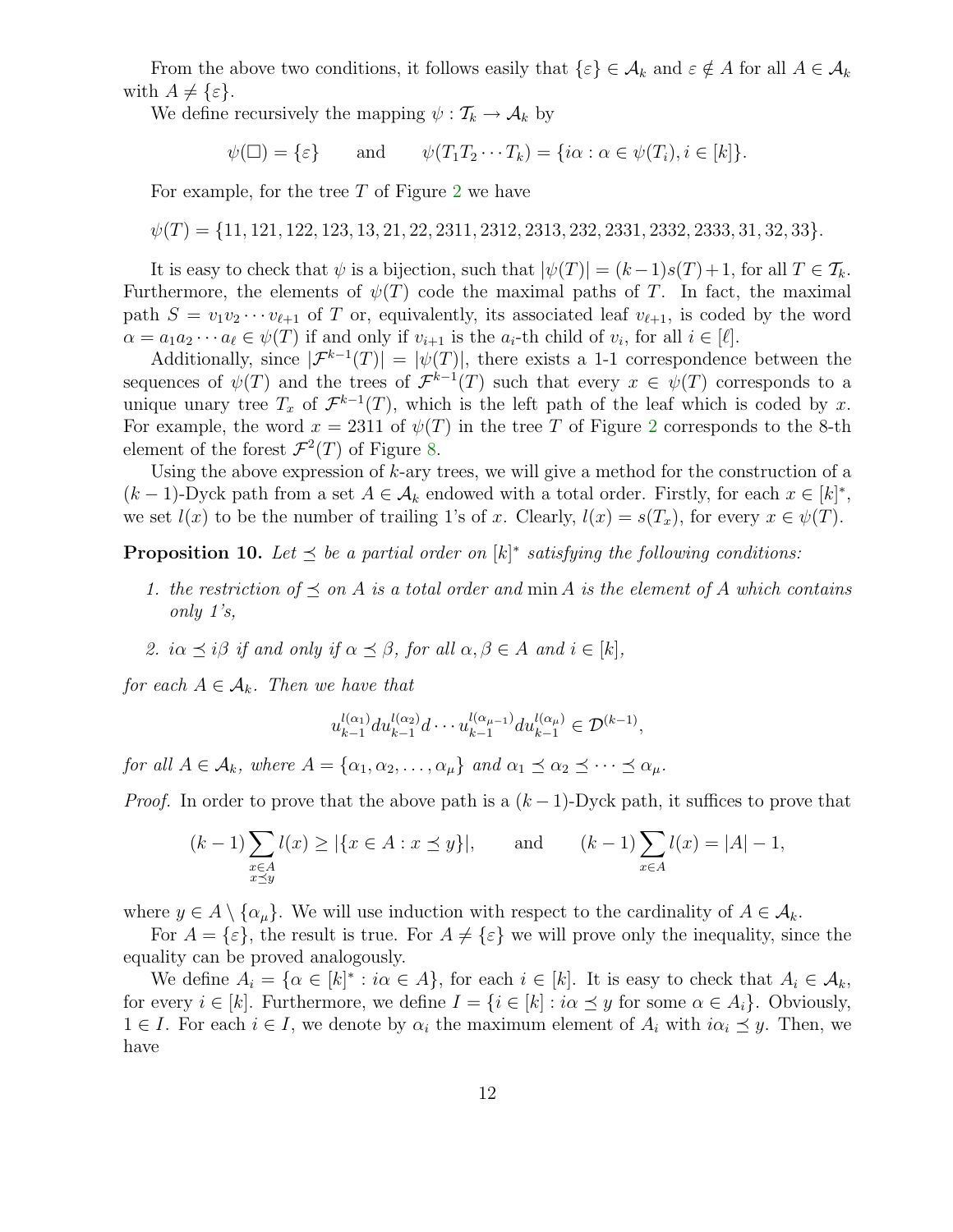$$
(k-1)\sum_{\substack{x\in A\\x\leq y}} l(x) = (k-1)\sum_{i\in I} \sum_{\substack{\alpha\in A_i\\i\alpha\leq y}} l(i\alpha) = (k-1)\sum_{i\in I} \sum_{\substack{\alpha\in A_i\\ \alpha\leq \alpha_i}} l(\alpha) = (k-1)\sum_{i\in I\backslash\{1\}} \sum_{\substack{\alpha\in A_i\\ \alpha\leq \alpha_i}} l(\alpha) + (k-1)(1+\sum_{\substack{\alpha\in A_1\\ \alpha\leq \alpha_1}} l(\alpha))
$$

$$
= \sum_{i\in I} (k-1)\sum_{\substack{\alpha\in A_i\\ \alpha\leq \alpha_i}} l(\alpha) + (k-1)
$$

$$
\geq \sum_{i\in I\backslash\{k\}} (|\{\alpha\in A_i : \alpha\leq \alpha_i\}|-1) + \sum_{i\in I\cap\{k\}} |\{\alpha\in A_i : \alpha\leq \alpha_i\}| + (k-1)
$$

$$
= \sum_{i\in I} |\{\alpha\in A_i : \alpha\leq \alpha_i\}|-|I\setminus\{k\}|+k-1\geq |\{x\in A : x\leq y\}|.
$$

From the previous proposition, it follows that given a partial order " $\preceq$ " on  $[k]^*$  satisfying conditions 1, 2, we have that

$$
(k-1)\sum_{j=1}^{m} l(\alpha_j) \ge m
$$
, for every  $m \in [\mu - 1]$  and  $(k-1)\sum_{j=1}^{\mu} l(\alpha_j) = \mu - 1$ ,

for every set  $A = \{\alpha_1, \alpha_2, \dots, \alpha_\mu\} \in \mathcal{A}_k$  with  $\alpha_t \preceq \alpha_s$  if and only if  $t \leq s$ . Thus, the mapping  $\chi$  on  $\mathcal{A}_k$  defined by

$$
\chi(\{\varepsilon\}) = \varepsilon, \qquad \chi(A) = u_{k-1}^{l(\alpha_1)} du_{k-1}^{l(\alpha_2)} d \cdots u_{k-1}^{l(\alpha_{\mu-1})} d
$$

takes values in  $\mathcal{D}^{(k-1)}$ .

Clearly, this mapping depends on the choice of the partial order " $\preceq$ ". If " $\preceq$ " is the lexicographic order on  $[k]^*$  (which obviously satisfies the conditions of Proposition [10\)](#page-11-0), then the resulting mapping  $\chi$  may be used in order to give an explicit formula of the bijection  $\theta$ .

In order to describe the bijection  $\phi$  using the above equivalent expression of k-ary trees, we need an ordering for the elements of each  $A \in \mathcal{A}_k$ . Thus we define a partial order on  $[k]^*,$ denoted by " $\preceq$ ", as follows: If  $x = \rho \alpha$  and  $y = \rho \beta$ , where  $\rho$  is the maximal common initial part (possibly empty) of  $x$  and  $y$ , then

$$
x \preceq y \Leftrightarrow \begin{cases} \alpha = \beta = \varepsilon, \text{ or} \\ \max \alpha < \max \beta, \text{ or} \\ \max \alpha = \max \beta \quad \text{and first element of } \alpha < \text{first element of } \beta. \end{cases}
$$

Clearly, from condition ii) in the definition of  $\mathcal{A}_k$ , it follows that " $\preceq$ " is a total order on each  $A \in \mathcal{A}_k$ .

For example, the elements of  $\psi(T)$  for the tree T of Figure [2](#page-2-0) are ordered as follows:

$$
11 \le 121 \le 122 \le 21 \le 22 \le 123 \le 13 \le 2311
$$
  

$$
\le 2312 \le 232 \le 2313 \le 2331 \le 2332 \le 2333 \le 31 \le 32 \le 33.
$$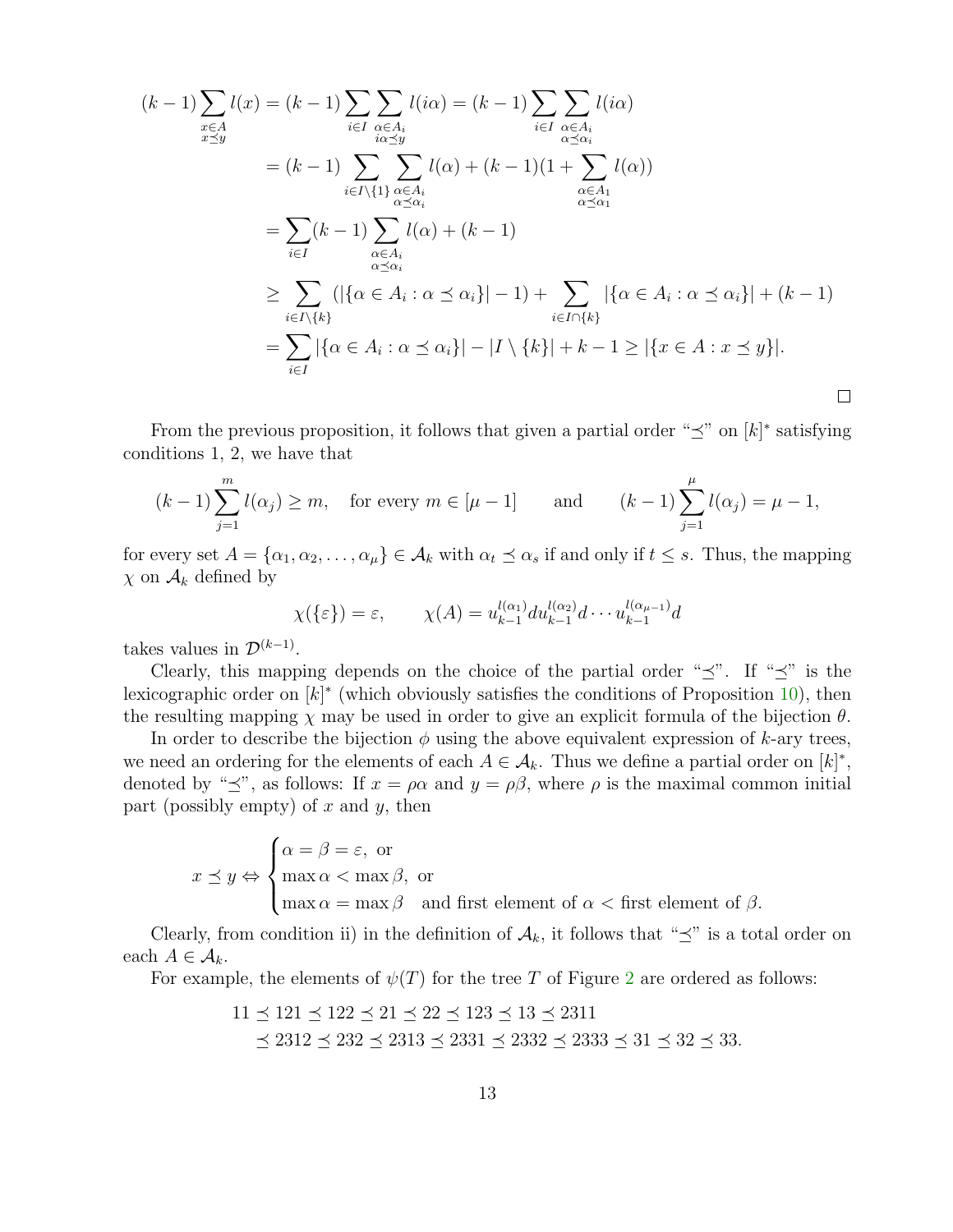So, for the set  $A = \psi(T)$ , we have the following 2-Dyck path:

 $\chi(A) = u_2^2 du_2 ddud_2 ddddu_2 ddddu_2 dddu_2ddd.$ 

**Proposition 11.** For every  $k \in \mathbb{N}^*$  and  $T \in \mathcal{T}_k$ , we have that

$$
\chi(\psi(T)) = \phi(T).
$$

*Proof.* Using the first component decomposition  $T^*, Z_1, \ldots, Z_{\nu}$ , where  $\nu = s(T^*)$ , of a tree  $T \in \mathcal{T}_k$ , it follows inductively using Proposition [2](#page-5-0) that  $\mathcal{F}^{k-1}(T)$  is the concatenation of the forests  $\mathcal{F}^{k-2}(T^*), \mathcal{F}^{k-1}(Z_1), \ldots, \mathcal{F}^{k-1}(Z_{\nu}).$  We will show by induction with respect to k and to the size of the tree, that if  $x, y \in \psi(T)$  and  $T_x, T_y$  are their associated trees in  $\mathcal{F}^{k-1}(T)$ , then  $T_x$  precedes  $T_y$  in  $\mathcal{F}^{k-1}(T)$  if and only if  $x \preceq y$ .

We consider the following cases:

- 1.  $T_x, T_y$  are in  $\mathcal{F}^{k-2}(T^*)$ . Then  $x, y \in \psi(T^*)$  and hence, using the induction hypothesis (with respect to k), we deduce that  $x \prec y$ .
- 2.  $T_x$  is in  $\mathcal{F}^{k-2}(T^*)$  and  $T_y$  is in  $\mathcal{F}^{k-1}(Z_i)$ , for some  $i \in [\nu]$ . Then  $x \prec y$ , since max  $x <$  $k = \max y$ .
- 3.  $T_x, T_y$  are in  $\mathcal{F}^{k-1}(Z_i)$ , for some  $i \in [\nu]$ . Then  $x = \rho k \alpha$  and  $y = \rho k \beta$ , where  $\rho \in [k-1]^*$ and  $\alpha, \beta \in [k]^*$ . It follows that  $\alpha, \beta \in \psi(Z_i)$  and hence, using the induction hypothesis (with respect to the size of the tree), we deduce that  $\alpha \preceq \beta$  and therefore  $x \preceq y$ .
- 4.  $T_x$  is in  $\mathcal{F}^{k-1}(Z_i)$  and  $T_y$  is in  $\mathcal{F}^{k-1}(Z_j)$ , where  $i, j \in [\nu]$  and  $i \neq j$ . Then  $i < j$ , so that the parent of  $Z_i$  precedes the parent of  $Z_j$  (in postorder). Thus,  $x = \rho \alpha$  and  $y = \rho \beta$ ,  $\rho \in [k-1]^*$  (where  $\rho$  is the initial common part of x and y) and  $\alpha, \beta \in [k]^*$ . It follows that max  $\alpha = \max \beta = k$  and first element of  $\alpha <$  first element of  $\beta$ , and hence  $x \preceq y$ .

This shows that in all cases,  $x \preceq y$ .

The converse now follows obviously, since  $\mathcal{F}^{k-1}(T)$  is totally ordered.

Finally, since  $l(x) = s(T_x)$ , for every  $x \in \psi(T)$ , the  $(k-1)$ -paths  $\chi(\psi(T))$  and  $\phi(T)$  have the same ascent sequence and therefore they are identical.  $\Box$ 

#### <span id="page-13-0"></span>6 Enumerations

In this section, we study some statistics on k-ary trees related to the notions studied in the previous sections.

# 6.1 Enumeration of  $\mathcal{T}_k$  according to the number of non-empty trees of  $\mathcal{F}^i(T)$

Given  $i, k \in \mathbb{N}^*$  with  $i \leq k-1$  and  $T \in \mathcal{T}_k$ , we denote by  $p_{i,k}(T)$  the number of non-empty trees of  $\mathcal{F}^i(T)$  and by  $F_{i,k}$  the generating function

$$
F_{i,k}(x,y) = \sum_{T \in \mathcal{T}_k} x^{s(T)} y^{p_{i,k}(T)}.
$$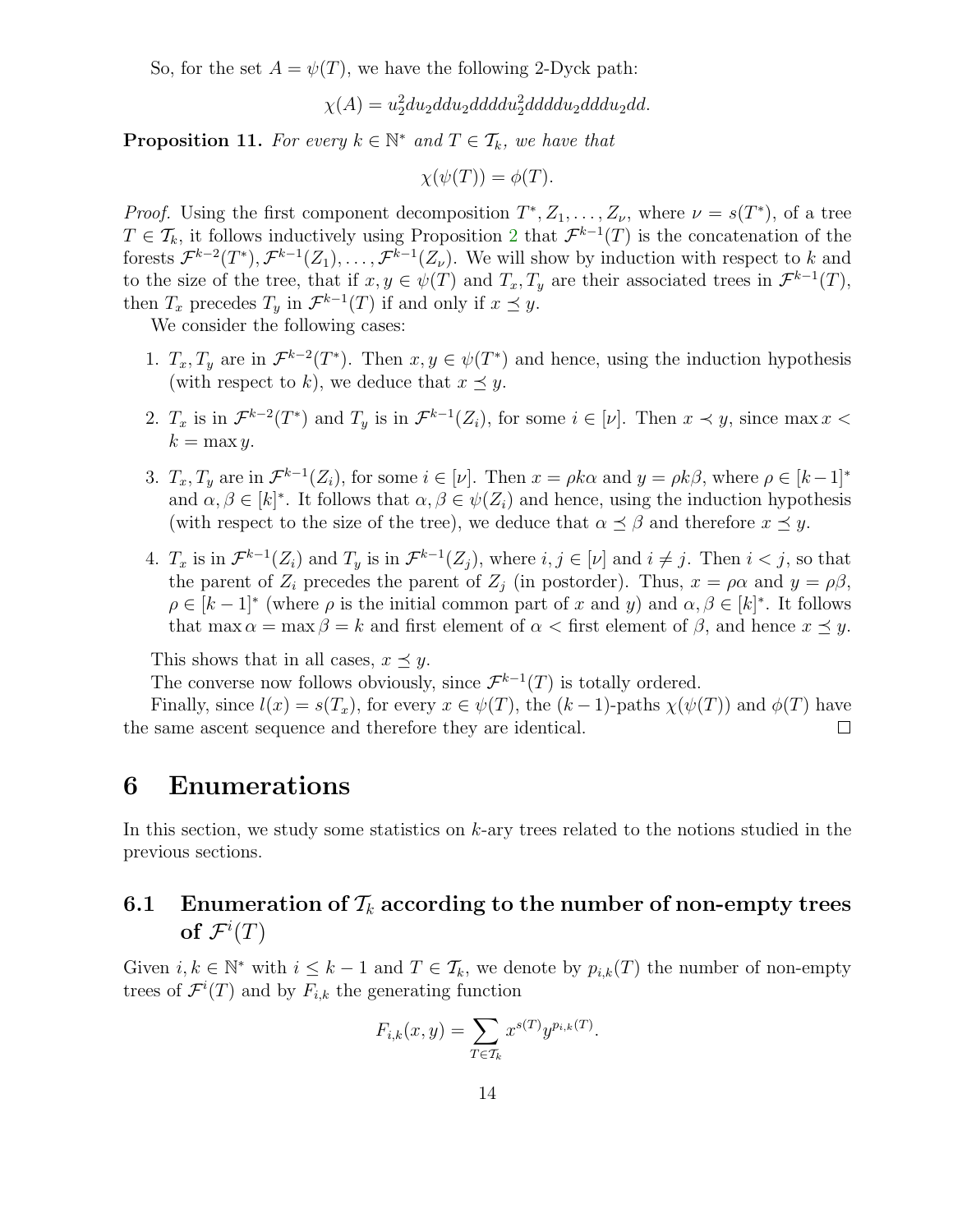It follows that

$$
p_{i,k}(\square) = 0
$$
 and  $p_{i,k}(T_1T_2\cdots T_k) = 1 + \sum_{j=1}^k p_{i,k}(T_j) - \sum_{j=1}^{k-i} [T_j \neq \square],$ 

where  $[P]$  is the well known Iverson notation defined by  $[P] = \begin{cases} 1, & \text{if } P \text{ is true;} \\ 0, & \text{if } P \text{ is true;} \end{cases}$ 0, if  $P$  is false.

The above equality can be proved by induction (with respect to  $k$ ). Indeed, since the forest  $\mathcal{F}(T)$  is the concatenation of  $T^*, \mathcal{F}(T_1), \mathcal{F}(T_2), \ldots, \mathcal{F}(T_{k-1}), \mathcal{F}(T_k)$ , where  $T^* =$  $T_1^*T_2^* \cdots T_{k-1}^*$ , we can easily check that the forest  $\mathcal{F}^i(T)$  is the concatenation of

$$
\mathcal{F}^{i-1}(T^*), \widetilde{\mathcal{F}^i}(T_1), \widetilde{\mathcal{F}^i}(T_2), \ldots, \widetilde{\mathcal{F}^i}(T_{k-1}), \mathcal{F}^i(T_k).
$$

Furthermore, using the induction hypothesis for the tree  $T^* \in \mathcal{T}_{k-1}$ , we obtain that

$$
p_{i,k}(T) = p_{i-1,k-1}(T^*) + \sum_{j=1}^{k-1} (p_{i,k}(T_j) - p_{i-1,k-1}(T_j^*)) + p_{i,k}(T_k)
$$
  
=  $1 + \sum_{j=1}^{k-1} p_{i-1,k-1}(T_j^*) - \sum_{j=1}^{k-1} [T_j^* \neq \Box] + \sum_{j=1}^{k-1} p_{i,k}(T_j) - \sum_{j=1}^{k-1} p_{i-1,k-1}(T_j^*) + p_{i,k}(T_k)$   
=  $1 + \sum_{j=1}^{k} p_{i,k}(T_j) - \sum_{j=1}^{k-i} [T_j \neq \Box].$ 

From the above relation, it follows that the generating function  $F_{i,k}(x,y)$  satisfies the following equation:

$$
F_{i,k}(x,y) = 1 + xy(F_{i,k}(x,y))^i (1 + \frac{1}{y}(F_{i,k}(x,y) - 1))^{k-i}.
$$

Using the Lagrange inversion formula, we obtain the following result.

**Proposition 12.** The number of all k-ary trees of size n for which the forest  $\mathcal{F}^i(T)$ ,  $i \in$  $[k-1]$ , contains exactly j non-empty trees is equal to

$$
[x^n y^j] F_{i,k} = \frac{1}{n} {ni \choose j-1} {k-i \choose n-j}.
$$

The above result is of special interest for the cases  $i = k-1$  and  $i = 1$ . In particular, using the bijection  $\varphi$ , we can easily check that  $p_{k-1,k}(T) = N_{ud}(\phi(T))$ , where  $N_{ud}(\phi(T))$  denotes the number of ud's (peaks) in  $\phi(T)$ ; thus the above two parameters are equidistributed, which implies that the number of  $(k-1)$ -Dyck paths having n rises and j peaks is equal to 1  $\frac{1}{n} \binom{(k-1)n}{j-1}$  $\binom{n}{j-1} \binom{n}{j}.$ 

We note that since the number  $p_{k-1,k}(T)-1$ , which counts the non-empty trees in  $\mathcal{F}^{k-1}(T)$ other than the first one, is equal to  $N_{du}(\phi(T))$  we can easily deduce that the number of  $(k-1)$ -Dyck paths with *n* rises and *j* valleys is equal to  $\frac{1}{n} {k-1 \choose j}$  ${j-1}\choose{j} {n \choose j+1}.$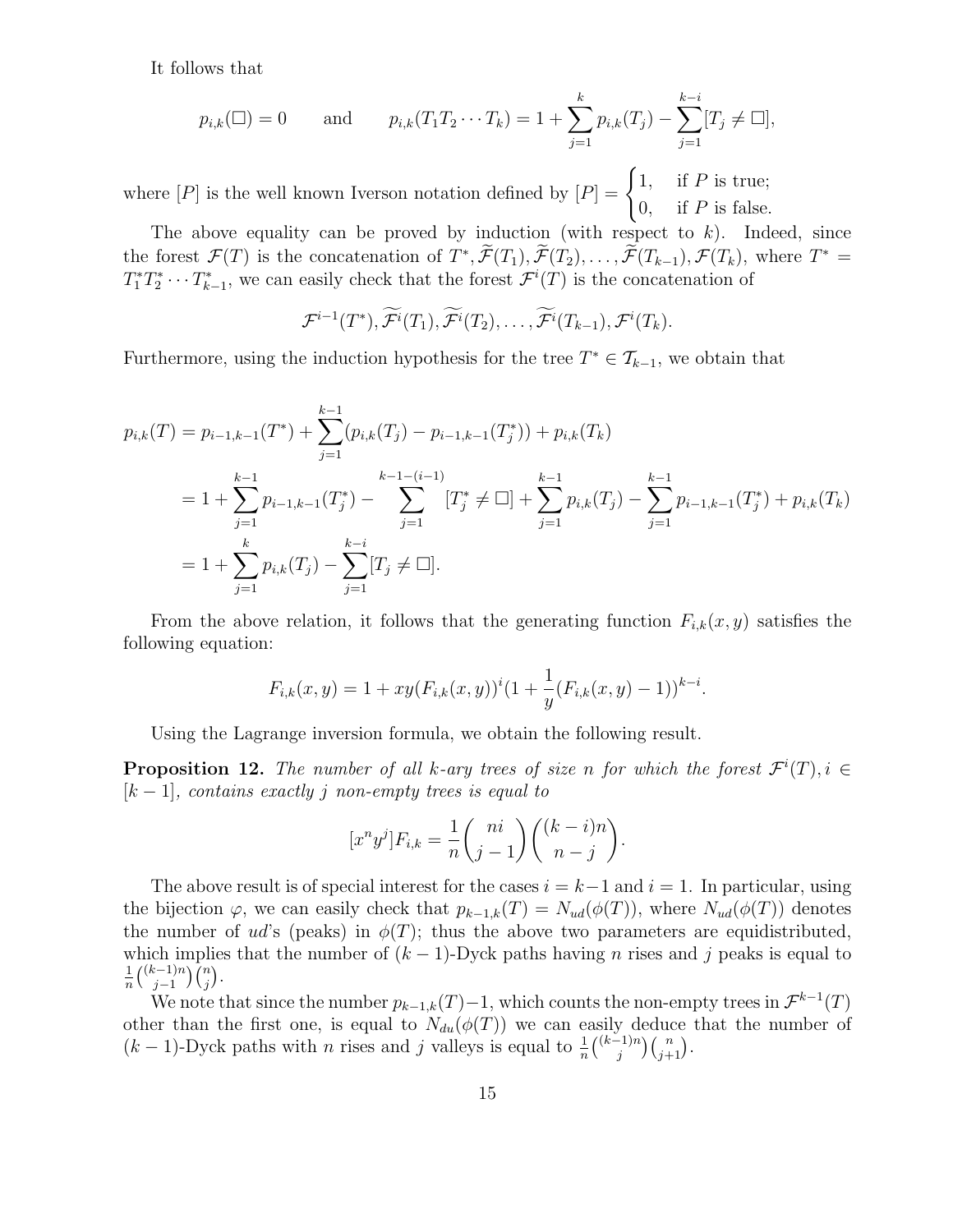Furthermore, since  $|\mathcal{F}^{k-1}(T)| = (k-1)s(T)+1$ , we obtain that the number of empty trees in  $\mathcal{F}^{k-1}(T)$  other than the last one (which is always empty) is equal to  $(k-1)s(T)-p_{k-1,k}(T)$ . Since we can easily check that this number is equal to  $N_{dd}(\phi(T))$ , we deduce that the number of  $(k-1)$ -Dyck paths having *n* rises and *j* doublefalls is equal to  $\frac{1}{n} {k-1 \choose j+1} {n \choose (k-1)n-j}$ .

On the other hand, using a variation  $\theta'$  of  $\theta$  defined by

$$
\theta'(\square) = \varepsilon
$$
 and  $\theta'(T_1T_2\cdots T_k) = u\theta'(T_k)d\theta'(T_{k-1})\cdots d\theta'(T_2)d\theta'(T_1),$ 

we can easily check by induction that  $N_{uu}(\theta'(T)) = p_{1,k}(T) - [T \neq \Box]$ , for every  $T \in \mathcal{T}_k$ . From this equality, it follows easily that the number of all  $(k-1)$ -Dyck paths having n rises and j doublerises is equal to  $\frac{1}{n} {n \choose j}$  $\binom{n}{j}\binom{(k-1)n}{n-j-1}.$ 

S. Heubach et al. [\[6\]](#page-16-4) give analogous results on similar generalized Dyck paths.

### 6.2 Enumeration according to the size of the first element of  $\mathcal{F}^i(T)$

For every  $T \in \mathcal{T}_k$  we denote by  $q_{i,k}(T), i \in [k-1]$ , the size of the first element of  $\mathcal{F}^i(T)$  and  $G_{i,k}(x,y)$  the generating function

$$
G_{i,k}(x,y) = \sum_{T \in \mathcal{T}_k} x^{s(T)} y^{q_{i,k}(T)}.
$$

It follows that

$$
q_{i,k}(\square) = 0
$$
 and  $q_{i,k}(T_1 T_2 \cdots T_k) = 1 + \sum_{j=1}^{k-i} q_{i,k}(T_j).$ 

The above equality can be proved easily by induction (with respect to  $k$ ), using the equality  $q_{i,k}(T) = q_{i-1,k-1}(T^*).$ 

From the above relation, it follows that the generating function  $G_{i,k}(x,y)$  satisfies the following equation:

$$
G_{i,k}(x,y) = 1 + xy(G_{i,k}(x,1))^i(G_{i,k}(x,y))^{k-i} = 1 + xy(C_k(x))^i(G_{i,k}(x,y))^{k-i}.
$$

Using the Lagrange inversion formula, we obtain the following result.

**Proposition 13.** The number of all k-ary trees  $T$  of size n, for which the first element of  $\mathcal{F}^{i}(T), i \in [k-1]$ , has size j is equal to

$$
[xnyj]Gi,k(x,y) = \frac{i}{(n-j)k + ij} \binom{(n-j)k + ij}{n-j} \binom{(k-i)j}{j-1}.
$$

For the case  $i = k - 1$ , using the bijection  $\varphi$ , we can easily check that  $q_{k-1,k}(T)$  is the length of the first ascent of  $\phi(T)$ , thus the number of  $(k-1)$ -Dyck paths having n rises and length of first ascent equal to j is  $\frac{(k-1)j}{kn-j} {kn-j \choose n-j}$  $_{n-j}^{(n-j)}$ .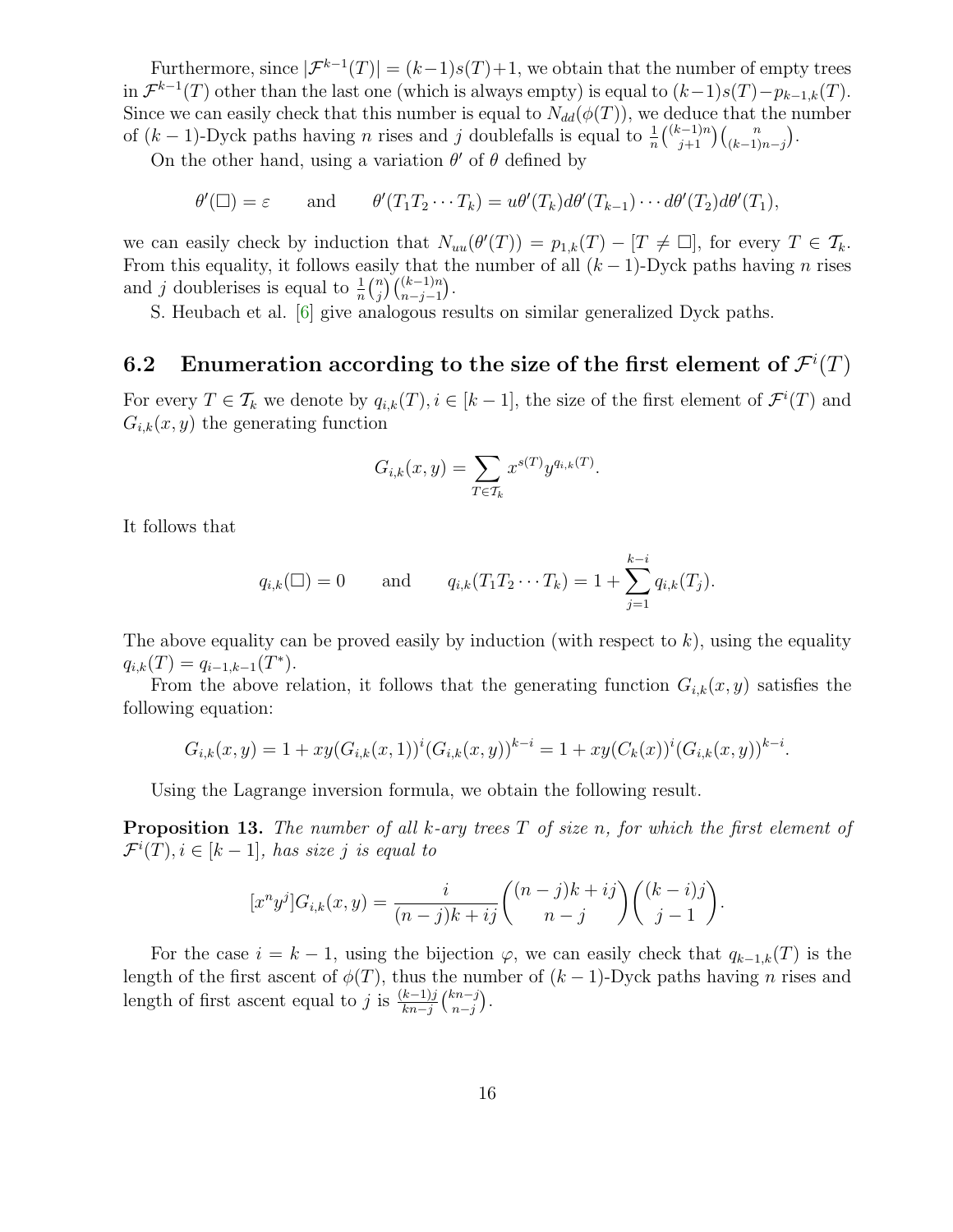# References

- <span id="page-16-12"></span>[1] H. Ahrabian and A. Nowzari-Dalini, Parallel generation of t-ary trees in A-order, Computer J. 50 (2007), 581–588.
- <span id="page-16-0"></span>[2] E. Deutsch, Dyck path enumeration, Discrete Math. 204 (1999), 167–202.
- [3] M. C. Er, Lexicographic listing and ranking of t-ary trees, *Computer J.* **30** (1987), 569–572.
- <span id="page-16-9"></span>[4] M. C. Er, Efficient generation of k-ary trees in natural order, *Computer J.* **35** (1992), 306–308.
- <span id="page-16-4"></span>[5] I. M. Gessel and S. Seo, A refinement of Cayley's formula for trees, Electron. J. Combin. 11 (2006),  $\#R2$ .
- <span id="page-16-5"></span>[6] S. Heubach, N. Y. Li and T. Mansour, Staircase tilings and k-Catalan structures, Discrete Math. **308** (2008), 5954–5964.
- <span id="page-16-10"></span>[7] M. Jani, R. G. Rieper, and M. Zeleke, Enumeration of K-trees and applications, Ann. Comb. 6 (2002), 375–382.
- [8] D. E. Knuth. The Art of Computer Programming. Fundamental Algorithms, Vol. 1, Addison-Wesley, 3rd edition, 1997.
- [9] J. F. Korsh, A-order generation of k-ary trees with  $4k-4$  letter alphabet, J. Inform. Opt. Sci. 16 (1995), 557–567.
- <span id="page-16-1"></span>[10] J. F. Korsh and P. LaFollette, Loopless generation of Gray codes for k-ary trees, *Inform. Process. Lett.* **70** (1999),  $7-11$ .
- <span id="page-16-2"></span>[11] J. F. Korsh and S. Lipschutz, Shifts and loopless generation of k-ary trees, Inform. Process. Lett. 65 (1998), 235–240.
- <span id="page-16-6"></span>[12] T. Mansour, M. Schork and S. Severini, Noncrossing normal ordering for functions of boson operators, Internat. J. Theoret. Phys. 47 (2008), 832–849.
- <span id="page-16-7"></span>[13] D. Merlini, R. Sprugnoli and M. C. Verri, The tennis ball problem, *J. Combin. Theory Ser. A* **99** (2002), 307-344.
- <span id="page-16-11"></span><span id="page-16-8"></span>[14] A. Mier and M. Noy, A solution to the tennis ball problem, *Theoret. Comput. Sci.* **346** (2005), 254–264.
- [15] N. J. A. Sloane, [The On-Line Encyclopedia of Integer Sequences,](http://www.research.att.com/~njas/sequences/) 2009.
- <span id="page-16-3"></span>[16] J. Pallo, Generating trees with n nodes and m leaves, Int. J. Comput. Math. 21 (1987), 133–144.
- [17] D. Roelants van Baonaigien and F. Ruskey, Generating t-ary trees in A-order, Inform. Process. Lett. 27 (1988), 205–213.